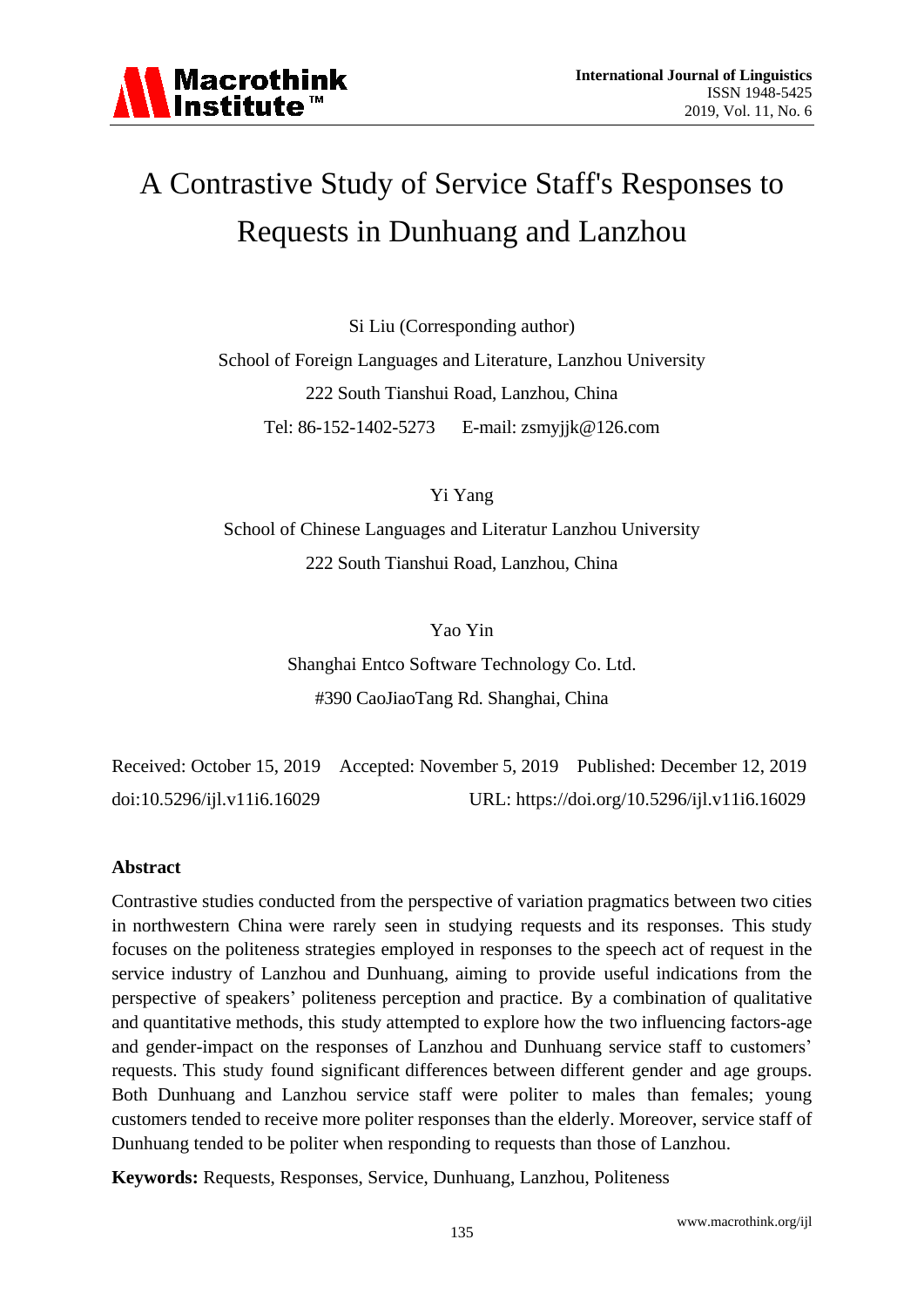

#### **1. Introduction**

Dunhuang (DH), a typical tourism city in Gansu Province and Lanzhou (LZ), the capital of Gansu Province, are the two significant cities along the Belt and Road (B & R) Zone. Both of them drew heater attention worldwide because of the implementation of B  $\&$  R initiative. This study probes into the real current situation of service industry of two main cities on the Belt in northwest part of China. The authors attempt to investigate the natural conversations of service industry from the perspective of pragmatic usage and provide advice to the SS with politeness strategies in both DH and LZ, so as to better improve the tourism industry in the two cities as well as the other cities along the Belt.

The economic and language differences may contribute to pragmatic differences in people's daily conversations between DH and LZ. In particular, daily conversations between service staff (SS) and customers are the best indicators of a city's pragmatic politeness degree in that service industry requires both politeness and efficiency and efficiency may be against politeness under certain circumstances. Therefore, this study concentrates on conversations between SS and customers in DH and LZ.

DH is famous for her abundant cultural resources such as DH Grottoes which triggers the pillar industry-tourism. For better communication, Mandarin is used as the daily language especially among young people; whereas local elders speak DH dialect more often. By contrast, LZ is known as the transportation hub of the Northwest China and large amount of tourists choose LZ to be their transfer station on their way westward. Thus, LZ observes the gathering of thousands of tourists as well as businessmen all over. LZ dialect is a branch of Lan Yin Mandarin (Zhou, 2005), belonging to Sino- Tibetan languages. Dialects of DH and LZ share scarce common characteristics more beyond phonetic, syntactic, and history.

In conversations happening in service industry, requests may be the most frequently made and responded. Requests belong to directives by which speakers attempt to "get the hearers to do something" (Searle, 1975). It can be found that request possibly infringes a speaker's positive face and a hearer's negative face in that the speaker is at the risk of being refused and the hearer's will to be free is invaded. Thus, in essence, a request can be classified into face-threatening acts (FTAs) (Gborsong, 2016). Leech claimed that requests usually occurred with speakers' attempts to balance between intention to achieve purposes and efforts to maintain polite; therefore, politeness strategies are adopted to mitigate the impoliteness of requests (Ling, 2003).

By a combination of qualitative and quantitative methods, this study is an attempt to find and analyze the effects of age and gender differences on responses to requests both in LZ and DH. Furthermore, the current study intends to do a comparison of politeness degree of SS between LZ and DH. In addition, with the pragmatic research on SS's responses, this study also tries to give reasons for the current situation and provide implications for the promotion of service quality in both cities.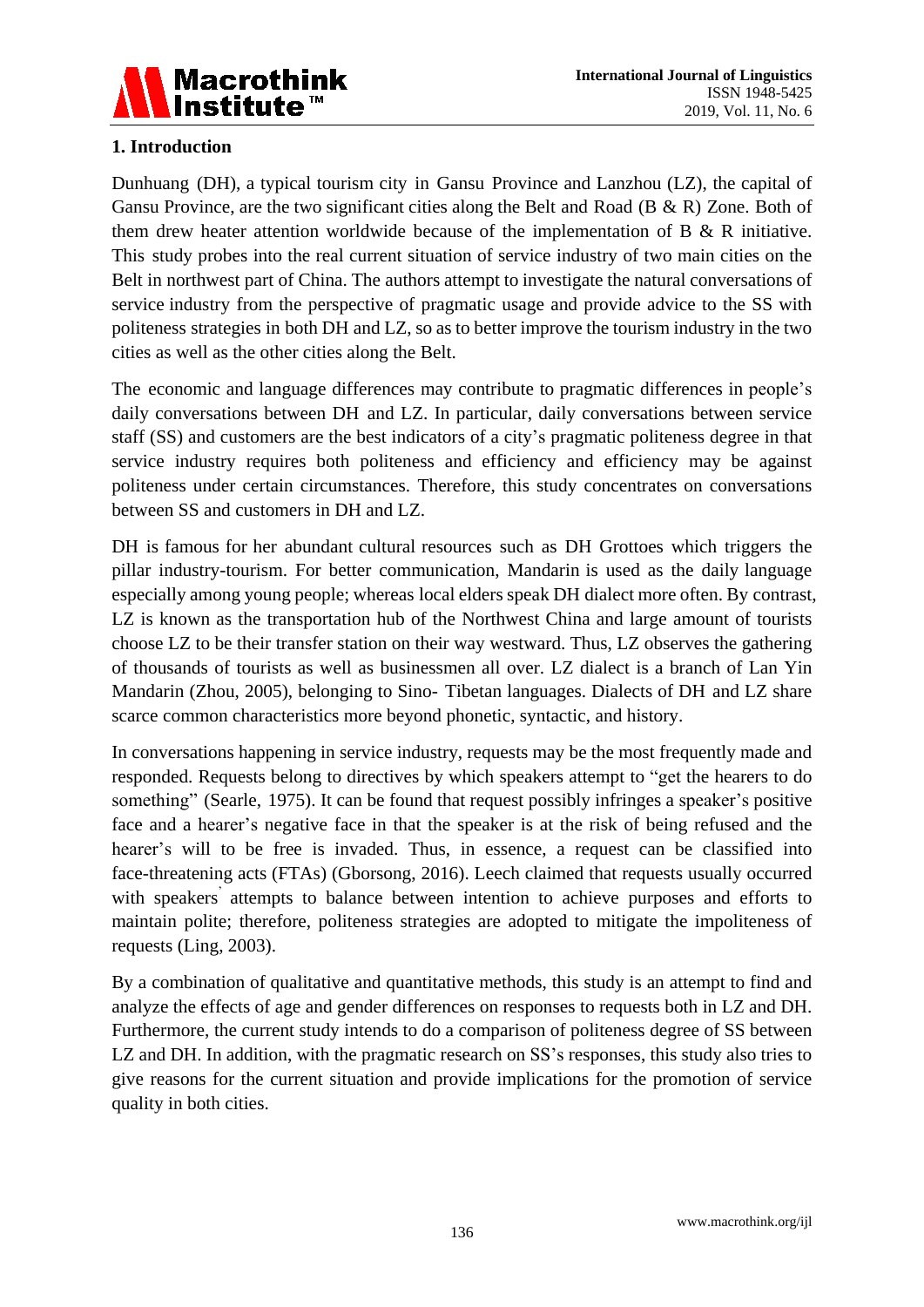

#### **2. Studies of DH and LZ Dialects**

The ancient DH culture, especially language treasure in written form, has always been a core focus by many scholars (Sun, 1982; Wang, 1987; Wang, 2008; Xu & Tang, 2015; Hashimoto et al., 1982; Takada, 2005). Nowadays, the DH dialect also receives heated concern on phonetics (Zhou & Xie, 2006), phonology (Cao, 1998; Li, 2014; Wang & Min, 2011; Zhang, 1985), semantics (Zhang & Xu, 1996), and syntax (Lu, 2011; Zhai, 2006). However, few studies conducted in terms of its pragmatic uniqueness about DH dialect.

The previous linguistic research on Dunhuang language mainly confines into studies of ancient characters (Li, 2004) and written texts in literature (Fang, 2000). Most linguistic research on Lanzhou focuses on two aspects: syntactic analysis (Bao, 2016; Wang & Wang, 2003) and phonetic as well as phonological investigation (Liu, 2012; Wang, 2001; Yi, 2014). Few scholars have conducted contrastive research between these two cities with pragmatic theories, let alone with speech acts and politeness theories.

The studies of LZ dialect covers more on phonetics and phonology (Wang, 1983; Wang, 2001; Li, 2011; Liu, 2012; Zhang, 2012; Yi, 2014; Liang, 2014); syntactics (Wang & Wang, 2003; Jia, 2013; Bao, 2016). In 2009, Zhang & Mo published *The Dictionary of LZ Dialect*, providing the basic phonetic and semantic knowledge about LZ dialect. However, very few studies comparing different speech acts between LZ Dialect and other dialect from a perspective of sociolinguistics and pragmatics, except for Liu, Zhang, Li, and Duan (2015). They explored the pragmatics strategy choices in several speech acts including request, thanking, apology, compliment and asking with different investigating variables.

Customers' requests to service staff are commonly acknowledged as that customers hold higher position in power. Customers sometimes do not employ any politeness strategy when they make requests to service staff. Service stall, correspondingly, reply impolitely in various ways to customers. The staff's choices of ways are determined by such factors as age and gender differences, social-economic background and educational background (Gborsong, 2016). What strategies do the service staff in DH and LZ make to the customers? What are the effective factors? What are the results from a comparison between the two cities? There are no answers to these questions.

It is obviously significant to seek for the answers in the realm of variational pragmatics. The research field in service industry between DH and LZ Dialect is highly noted because of their importance in the economic development on China's "One Belt and One Road" (the Silk Road Economic Belt and the 21st Century Maritime Silk Road). Thus, it is necessary to investigate the distinct pragmatic features in the service industries in DH and LZ dialects and to compare those features between the two cities that are geographically and economically varied from each other.

#### **3. Method and Design**

#### *3.1 Research Questions*

To reach our purpose of research, we raised the following questions we intend to explore: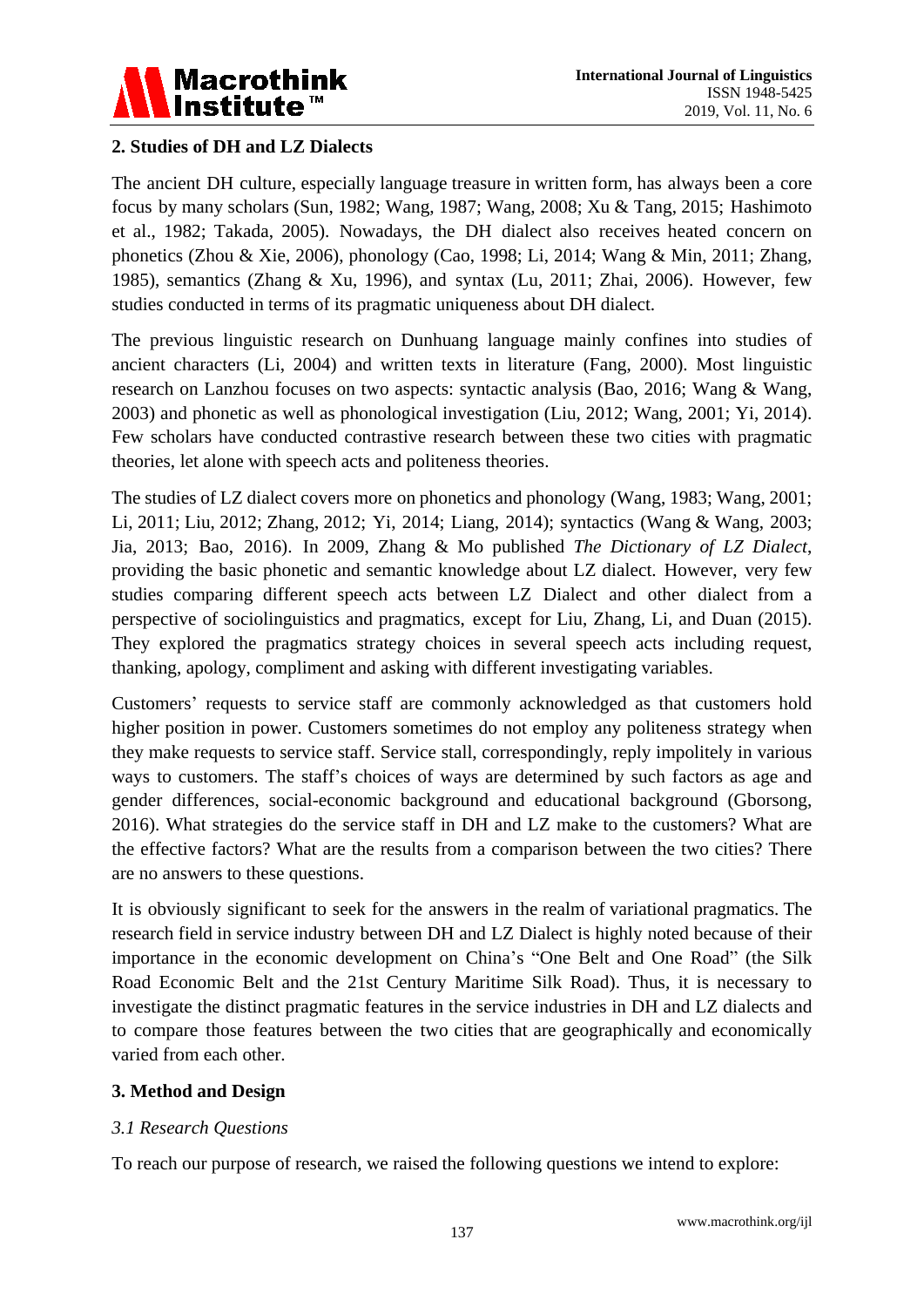## Macrothink<br>Institute™

(1) What are the overall patterns of SS's responses to requests in DH and LZ?

- (2) Does gender difference affect SS's responses to requests in DH and LZ? If yes; how?
- (3) Does age difference affect SS's responses to requests in DH and LZ? If yes; how?
- (4) What are the differences between SS's responses to requests between DH and LZ?

#### *3.2 Role Play*

The current study employed semi-authentic role-play as its instrument according to the CCSARP coding manual (Blum-Kulka et al., 1989). It set a system of sound and scientific methodologies for linguistic study to investigate the politeness and social variables affecting the use of speech act, including constructing DCT and coding of requests. We adopted its coding manual as its methodological basis and proposes its own method of data analysis after considering the research questions and real characteristics of collected data. Cohen and Olshtain (1993) indicated that data collected by role-play are more reliable than those collected in natural conversations, which has been approved by Kasper (1999) as well. Scarcella (1981) pointed out that role-play could not only guarantee the collection of unabridged conversations with opening and closing remarks but also enable researchers to control variables during the whole process. The role player was required to make a request to a subject in a given situation with given words and tape record the whole process of conversation from greetings to farewells. Conversations were tape recorded in order to acquire accurate knowledge of how customers talked politely and impolitely when requesting for service and what kind of requests would be more appropriate at different levels of ranking of impositions. Afterwards, all recordings were transcribed into texts.

#### *3.3 Selection of Locations*

Locations were randomly chosen at different levels in both DH and the Chengguan District of LZ in three steps:

(1) We calculated all streets in DH and the Chengguan District of LZ and randomly selected fifteen percent of all the streets with the help of random sampling table. Six streets in LZ and five streets in DH were chosen.

(2) We counted up all the restaurants, hotels, shops, train or bus stations and scenic spots in the eleven streets and classified them into two different levels respectively. Hotels were divided into ones above and below three stars level (authorized by provincial Tourist Administration); restaurants were classified into large ones (able to accommodating eighty people at the same time and containing more than two private rooms) and small ones; shops were sorted into large and small ones according to their land area and business scope; stations were composed of bus stations and train stations; and scenic spots were distributed into two groups: A-level ones and non A-level ones (authorized by the national Tourist Administration).

(3) Based on the counted data, target locations were selected out with a percentage of fifteen by random sampling table, containing both levels of five types of locations.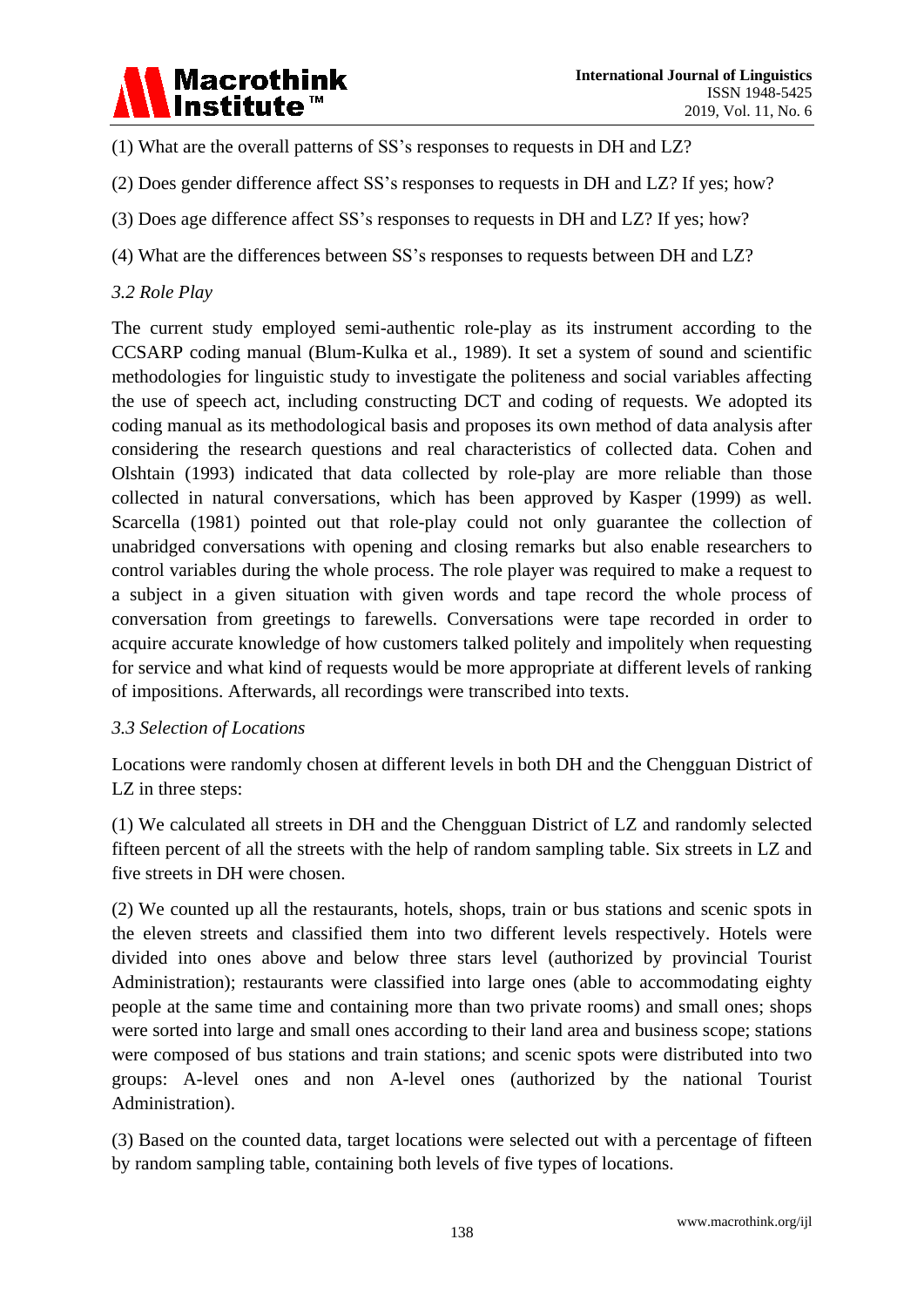## Macrothink<br>Institute™

(4) A total of forty locations in DH and sixty-seven locations in Chengguan District of LZ were selected. All natural conversations were taped recorded from the above locations in five types: restaurants, shops, hotels, train stations and scenic spots.

#### *3.4 Subjects*

Thirty-two native SS were randomly chosen from five types of research locations, such as restaurants, hotels, shops, transportation stations and scenic spots (Yin, Y, 2017) which best presents the pragmatic practice of a city and frequency use the speech act of responses to requests. Each DH and LZ group employed 16 native speakers evenly distributed in gender and age: the elderly group (E, 55 to 65 year-old) and the young group (Y, 18 to 35 year-old). We require the role players communicate with others normally and they were well trained to master necessary communicative and technological skills. Considering that DH was much smaller both in population and land areas than Lanzhou, the current study took subjects from only one main district Chengguan District (six streets, sixty-seven locations) in LZ; while all districts (five streets, fourty locations) in DH were included. In addition, role players conversed only with those who directly communicated with customers like servers in restaurants or receptionists in hotels. Staff like cleaners in hotels or chefs in restaurants were excluded. There were totally 1712 valid tape recordings of role play conducted in 107 locations in DH and LZ.

#### *3.5 Variable Control*

This study identified customers' gender and age difference as independent variables and SS's responses as dependent variables. Except for gender and age, other factors such as ranking of imposition and situations where customers spoke politely or impolitely were all controlled.

(1) According to Brown & Levinson's (1987) theory of FTAs, social distance, relative power and absolute ranking of imposition are the three factors affecting the performance of speech acts. The social distance and relative power between speakers (customers) and listeners (SS) remained the same; therefore, only the ranking of imposition (RI) needed controlling. Higher ranking of imposition (+RI) presented greater magnitude of the request, requiring comparatively more efforts to accomplish it. By contrast, lower ranking of imposition (-RI) indicated less effort to complete a request.

(2) To control the degree of politeness of customers' request (DP), when it was higher (+DP), a role player would perform a request in a relatively polite manner; while a lower degree of politeness (-DP) indicated that a customer was required to request impolitely. Every role player was required to speak both politely and impolitely about one topic, either representing higher or lower ranking of imposition.

The independent variables and disturbing variables formed 16 combinations in total as shown in Table 1.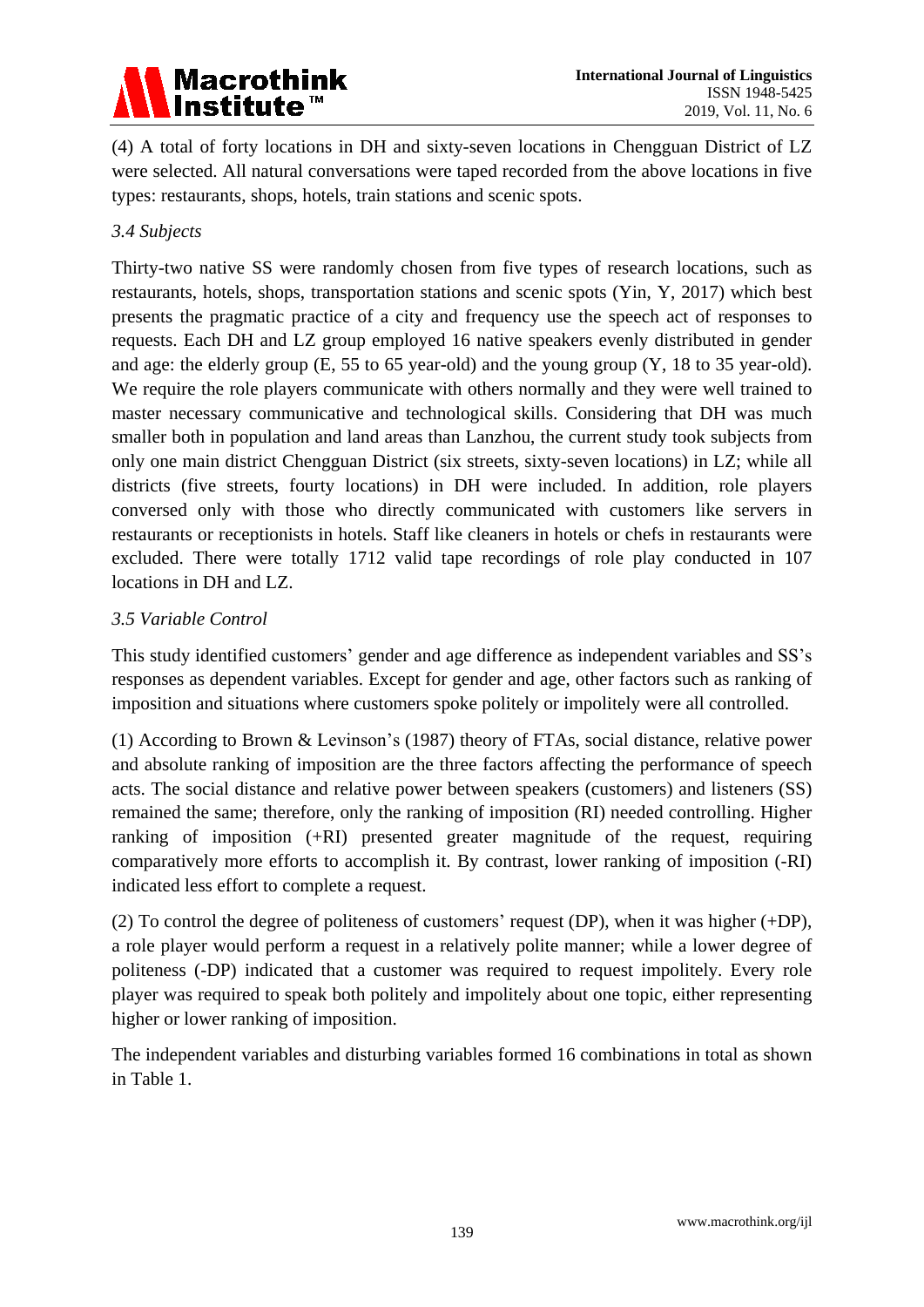

#### Table 1. Combination of variables

| Ranking of Customers<br>imposition | gender           | Customers'<br>age | Degree of politeness of<br>customers' requests |
|------------------------------------|------------------|-------------------|------------------------------------------------|
| $+ RI$                             | $\mathbf F$      | E                 | $+DP$                                          |
| $+ RI$                             | $\mathbf F$      | E                 | $-DP$                                          |
| $+ RI$                             | M                | Y                 | $+DP$                                          |
| $+ RI$                             | $\mathbf M$      | Y                 | $-DP$                                          |
| $+ RI$                             | F                | E                 | $+DP$                                          |
| $+ RI$                             | $\mathbf F$      | E                 | $-DP$                                          |
| $+ RI$                             | $\mathbf M$      | Y                 | $+DP$                                          |
| $+ RI$                             | M                | Y                 | - $DP$                                         |
| $- RI$                             | $\mathbf F$      | E                 | $+DP$                                          |
| $- RI$                             | $\mathbf F$      | E                 | - $DP$                                         |
| $- RI$                             | M                | $\mathbf Y$       | $+DP$                                          |
| $- RI$                             | M                | Y                 | $-DP$                                          |
| - RI                               | $\boldsymbol{F}$ | E                 | $+DP$                                          |
| - $RI$                             | ${\bf F}$        | E                 | $-DP$                                          |
| $- RI$                             | $\mathbf{M}$     | $\mathbf Y$       | $\boldsymbol{+}$ DP                            |
| $- RI$                             | $\mathbf M$      | Y                 | $-DP$                                          |

Notes:  $+RI / -RI = higher/lower ranking of)$  imposition;

 $M/F = males/ females; E/Y = elderly/young customers;$ 

 $+ DP$  - DP = polite/impolite requests.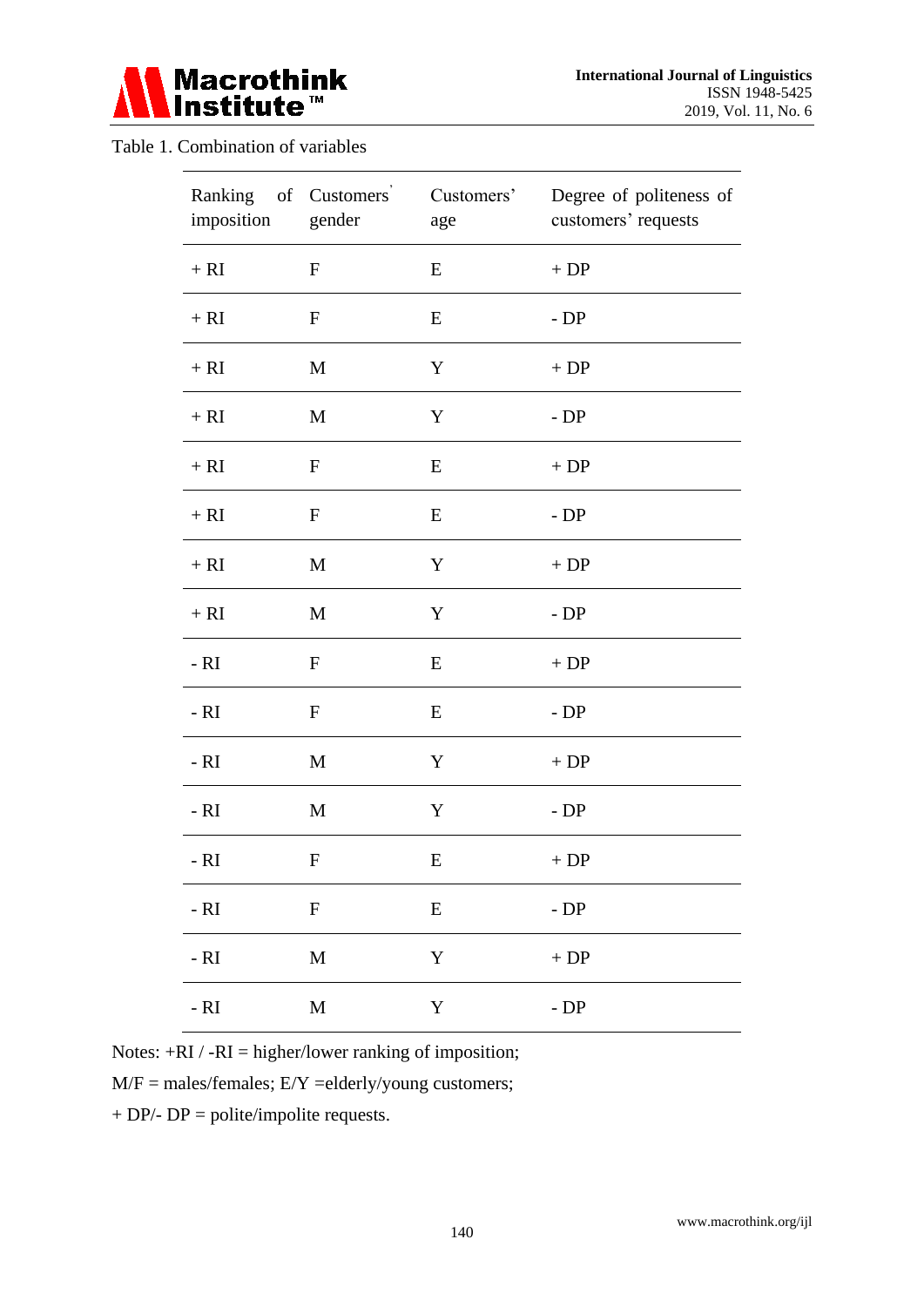

#### *3.6 Situation*

In designing situations for role-play, two disturbing variables (the ranking of imposition and degree of politeness of customers' requests) required careful consideration. We designed eight situations for each type of location, which were equally divided into high and low ranking of imposition and further equally distributed into polite and impolite requests. To avoid occasionality, we designed two situations for the same level of ranking of imposition and degree of politeness but with different content of requests. Combining the syntactic and pragmatic data collected in the first stage and the designing of situations in the second step, forty situations in total were designed, as presented in Table 2.

| Location<br><b>Types</b> | Ranking<br>of<br>Imposition | Politeness | Degree of Settings of Request               |  |  |
|--------------------------|-----------------------------|------------|---------------------------------------------|--|--|
| Hotels                   | -RI                         | $+DP$      | SI Request for querying for available rooms |  |  |
|                          | $+ RI$                      | $+DP$      | S2 Request for booking phone number         |  |  |
|                          | -RI                         | -DP        | S3 Request for a discount                   |  |  |
|                          | $+ RI$                      | -DP        | S4 Request for visiting rooms               |  |  |
|                          | -RI                         | $+DP$      | S5 Request for querying for available rooms |  |  |
|                          | $+ RI$                      | $+DP$      | S6 Request for booking phone number         |  |  |
|                          | -RI                         | -DP        | S7 Request for a discount                   |  |  |
|                          | $+ RI$                      | -DP        | S8 Request for visiting rooms               |  |  |
| Restaurants              | $-RI$                       | $+DP$      | S9 Request for looking at menu              |  |  |
|                          | $+ RI$                      | $+DP$      | S10 Request for looking at take-outs        |  |  |
|                          | -RI                         | -DP        | S11 Request for reserving a private room    |  |  |
|                          | $+ RI$                      | -DP        | S12 Request for recommending specialties    |  |  |
|                          | $-RI$                       | $+DP$      | S13 Request for looking at menu             |  |  |

Table 2. Design of situations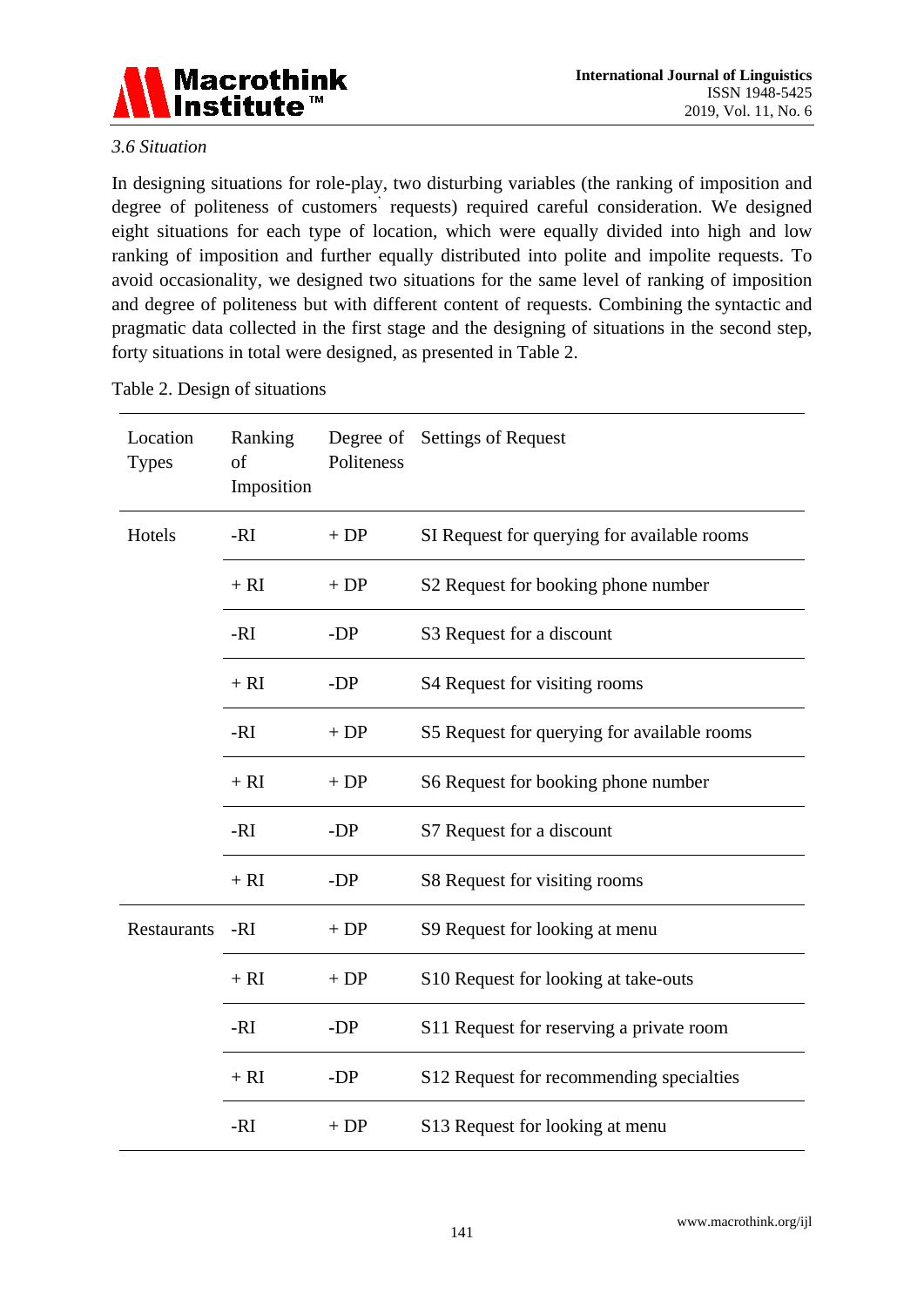

|                 | $+ RI$ | $+DP$ | S14 Request for looking at take-outs                     |  |  |  |  |
|-----------------|--------|-------|----------------------------------------------------------|--|--|--|--|
|                 | -RI    | -DP   | S15 Request for reserving a private room                 |  |  |  |  |
|                 | $+ RI$ | -DP   | S16 Request for recommending specialties to<br>checkroom |  |  |  |  |
| <b>Stations</b> | -RI    | $+DP$ | S17 Request for directing way                            |  |  |  |  |
|                 | $+ RI$ | $+DP$ | S18 Request for querying for ticket price                |  |  |  |  |
|                 | -RI    | -DP   | S19 Request for buying tickets                           |  |  |  |  |
|                 | $+ RI$ | -DP   | S20 Request for ticket refund                            |  |  |  |  |
|                 | -RI    | $+DP$ | S21 Request for directing way to checkroom               |  |  |  |  |
|                 | $+ RI$ | $+DP$ | S22 Request for querying for ticket price                |  |  |  |  |
|                 | -RI    | -DP   | S23 Request for buying tickets                           |  |  |  |  |
|                 | $+ RI$ | -DP   | S24 Request for ticket refund                            |  |  |  |  |
| <b>Shops</b>    | -RI    | $+DP$ | S25 Request for directing way to food area               |  |  |  |  |
|                 | $+ RI$ | $+DP$ | S26 Request for looking for mineral water                |  |  |  |  |
|                 | -RI    | -DP   | S27 Request for presenting particular goods              |  |  |  |  |
|                 | $+ RI$ | $-DP$ | S28 Request for recommending goods                       |  |  |  |  |
|                 | -RI    | $+DP$ | S29 Request for directing way to food area               |  |  |  |  |
|                 | $+ RI$ | $+DP$ | S30 Request for looking for mineral water                |  |  |  |  |
|                 | -RI    | -DP   | S31 Request for presenting particular goods              |  |  |  |  |
|                 | $+ RI$ | -DP   | S32 Request for recommending goods                       |  |  |  |  |
| Scenic          | -RI    | $+DP$ | S33 Request for taking photos                            |  |  |  |  |
| <b>Spots</b>    | $+ RI$ | $+DP$ | S34 Request for directing way to washroom                |  |  |  |  |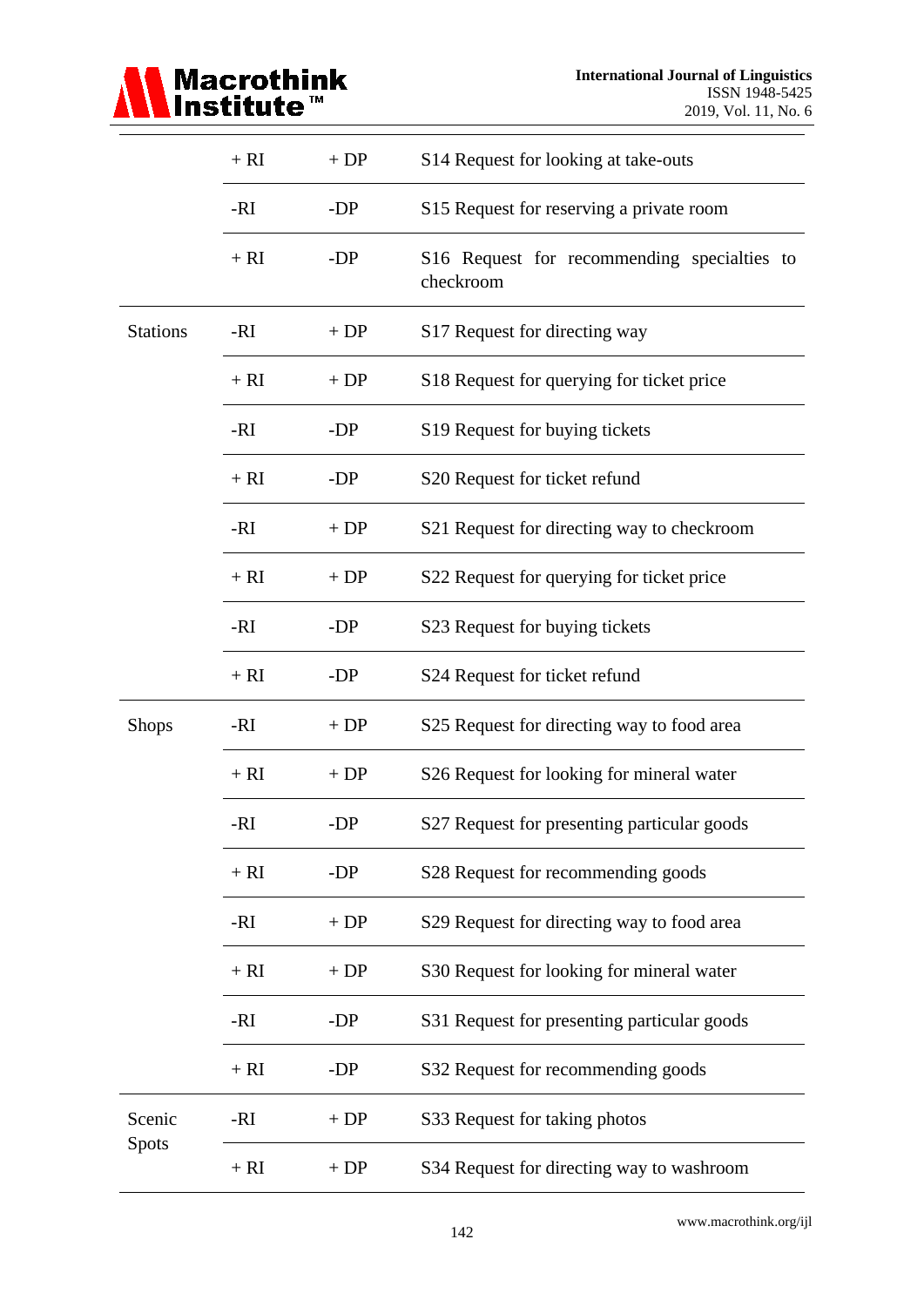

| -RI    | -DP   | S35 Request for leading way to tourist center |
|--------|-------|-----------------------------------------------|
| $+ RI$ | $-DP$ | S36 Request for guides to particular spots    |
| -RI    | $+DP$ | S37 Request for taking photos                 |
| $+ RI$ | $+DP$ | S38 Request for directing way to washroom     |
| -RI    | -DP   | S39 Request for leading way to tourist center |
| $+ RI$ | -DP   | S40 Request for guides to particular spots    |

Note: The research design and data were from Yin, Y. (2017).

#### *3.7 Procedures*

To ensure all 32 subjects understand the purposes and key points of the role-play, they were required to master necessary communicative skills. They were free to speak either mandarin or local dialects and were trained to use phones to record the whole conversations clearly. Role players interact with the SS in each location evolved according to the designed situations. The role-play lasted from January to September in 2016, carried out in sixty-seven locations in Chengguan District of LZ and DH. The acting out, tape recording, recording checking and alternation strictly complied with research design. Failure recordings were abandoned. To avoid potential influences on the performance, role players re-performed the abandoned situations in alternative locations, which had been identified with certain levels on certain selected streets. In sum, 1712 valid recordings were collected and were transcribed into written texts based on the principle of authenticity and accuracy. Some DH and LZ dialects used by SS were transcribed with the help of local residents of the two cities.

#### *3.8 Coding*

Blum-Kulka, et al. (1989)'s CCSARP construct a systematic model for coding speech acts. The CCSARP coding manual divides a speech act into alerters, head acts and supportive moves; every segmentation was further classified into smaller categories and every category was classified into even more concrete items. Besides, Fukushima (2000) and some Chinese researchers also proposed speech acts coding models. Garcia (1996) and Ruegg (2014) analyzed responses to speech acts with their own coding schemes. Based on these models and schemes, combining with the particularity of collected data, we have segmented the request responses into six parts: alerters, greetings, head acts, syntax and vocabulary, perspectives and supportive moves (pre-/ post-posed) with important consideration (See Table 3).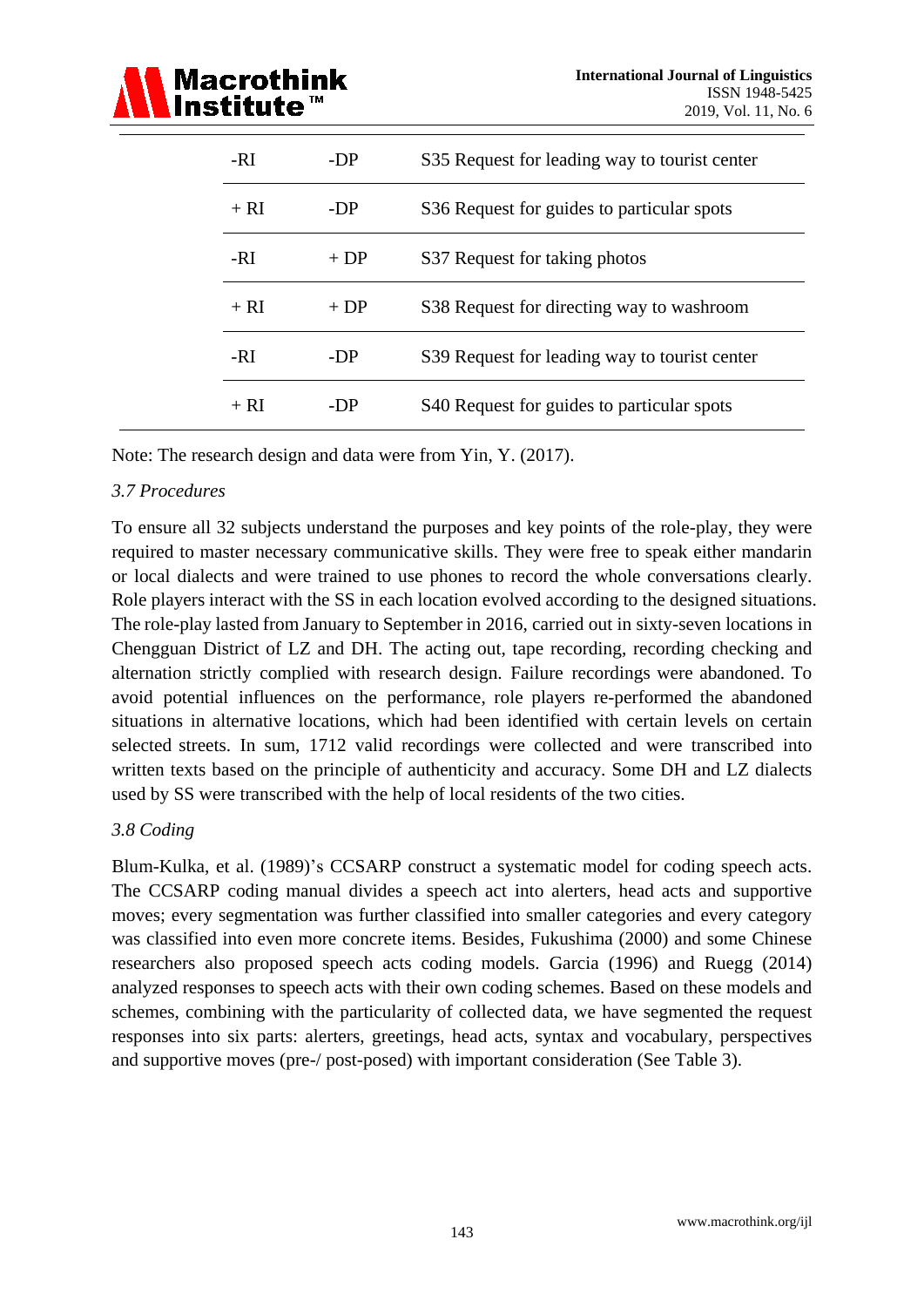

#### Table 3. Coding framework of data

| Segmentation               | <b>Classifications</b>          | <b>Example</b>                                                                   |  |  |  |  |  |
|----------------------------|---------------------------------|----------------------------------------------------------------------------------|--|--|--|--|--|
|                            | relative<br>feigned<br>alerters | uncle / Aunt                                                                     |  |  |  |  |  |
| <b>Alerters</b>            | common alerters                 | Sir / Madam                                                                      |  |  |  |  |  |
|                            | alerters of respect             | <b>nin</b> (reference of "you" respectfully)                                     |  |  |  |  |  |
|                            | no alerter                      |                                                                                  |  |  |  |  |  |
| Greetings                  | using greeting                  |                                                                                  |  |  |  |  |  |
|                            | no greeting                     | <b>Hello</b>                                                                     |  |  |  |  |  |
| Head acts                  | direct responses                | *Give me a bottle of water. -It is beside that<br>cabinet.                       |  |  |  |  |  |
|                            | indirect responses              | *Can you lead me to the food area? -I am very<br>busy now.                       |  |  |  |  |  |
|                            | backward requests               | *Check if there is an available room.<br>-Do you bring ID card?                  |  |  |  |  |  |
|                            | behavioral requests             | *Bring me the menu. -No speech.<br>Giving the customer a menu.                   |  |  |  |  |  |
|                            | downgraders                     | *Check if there is an available room. -Wait for<br>a second.                     |  |  |  |  |  |
| Syntax and                 | upgraders                       | <i>*This's</i> absolutely the tastiest in Dunhuang.                              |  |  |  |  |  |
|                            | no grader                       | *Tell me the price for double room. -We<br>charge for<br>360 RMB a night.        |  |  |  |  |  |
|                            | no dominance                    | *Check if there is available single room.<br>-All single rooms are occupied now. |  |  |  |  |  |
| vocabulary<br>Perspectives | speaker dominance               | *Recommend<br>specialty<br>for<br>$-My$<br>me.<br>restaurant's specialty         |  |  |  |  |  |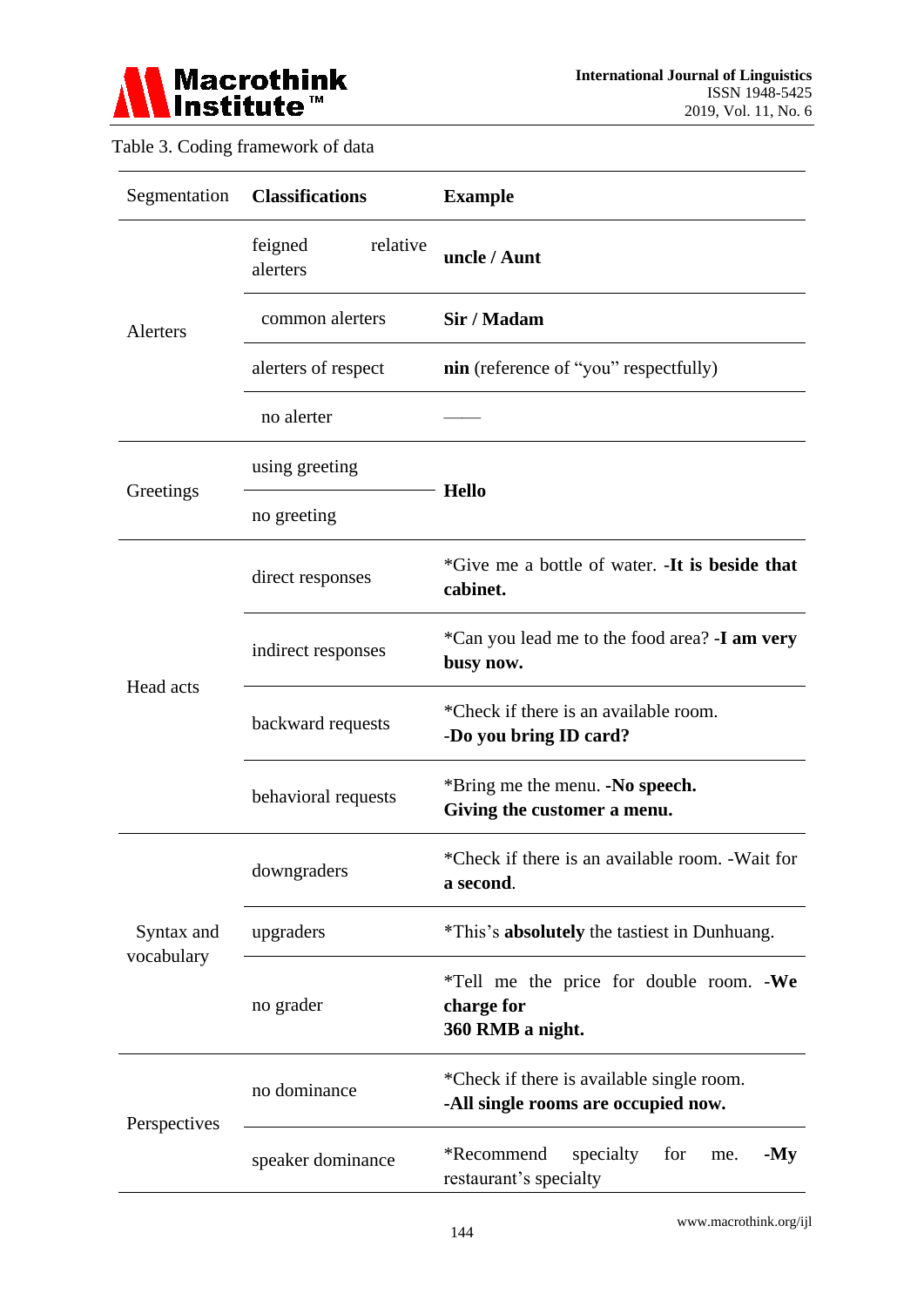

is roasted fish.

|                            | listener dominance                   | *Lead me to the lake. -Turn right when out of<br>gate and<br>you will see it.                                                                                                            |  |  |  |  |
|----------------------------|--------------------------------------|------------------------------------------------------------------------------------------------------------------------------------------------------------------------------------------|--|--|--|--|
|                            | speaker and<br>listener<br>dominance | *Give me a discount. - We are all locals of<br>Dunhuang.<br>This is the lowest price.                                                                                                    |  |  |  |  |
|                            | no move                              | *How much is it for a double room? -(no<br>move) We charge<br>for 360 RMB a night (no move).                                                                                             |  |  |  |  |
|                            | confirmation                         | *I want a ticket refund. - Do you want to<br>return this ticket?<br>I will handle it right now.                                                                                          |  |  |  |  |
|                            | explanation                          | *1 want a ticket refund. - <b>There is a charge if</b><br>less than<br>15 days are left before the departure time.<br>Give me your ticket.                                               |  |  |  |  |
| Supportive<br><b>Moves</b> | suggestion                           | *I want to book a room. -How about coming<br>again after<br>2 p.m.? All rooms are occupied right now.                                                                                    |  |  |  |  |
|                            | apology                              | <i>*I</i> want to book a room. - <b>Sorry</b> , Sir. All rooms<br>are occupied.                                                                                                          |  |  |  |  |
|                            | inquiry                              | *I want to book a room. -Are you on our<br>membership list?<br>All rooms are not available now. If you have<br>membership card,<br>we will contact you once a room becomes<br>available. |  |  |  |  |
|                            | request                              | *Bring me the menu. - Please have a seat<br>here. The menu is<br>on that iPad.                                                                                                           |  |  |  |  |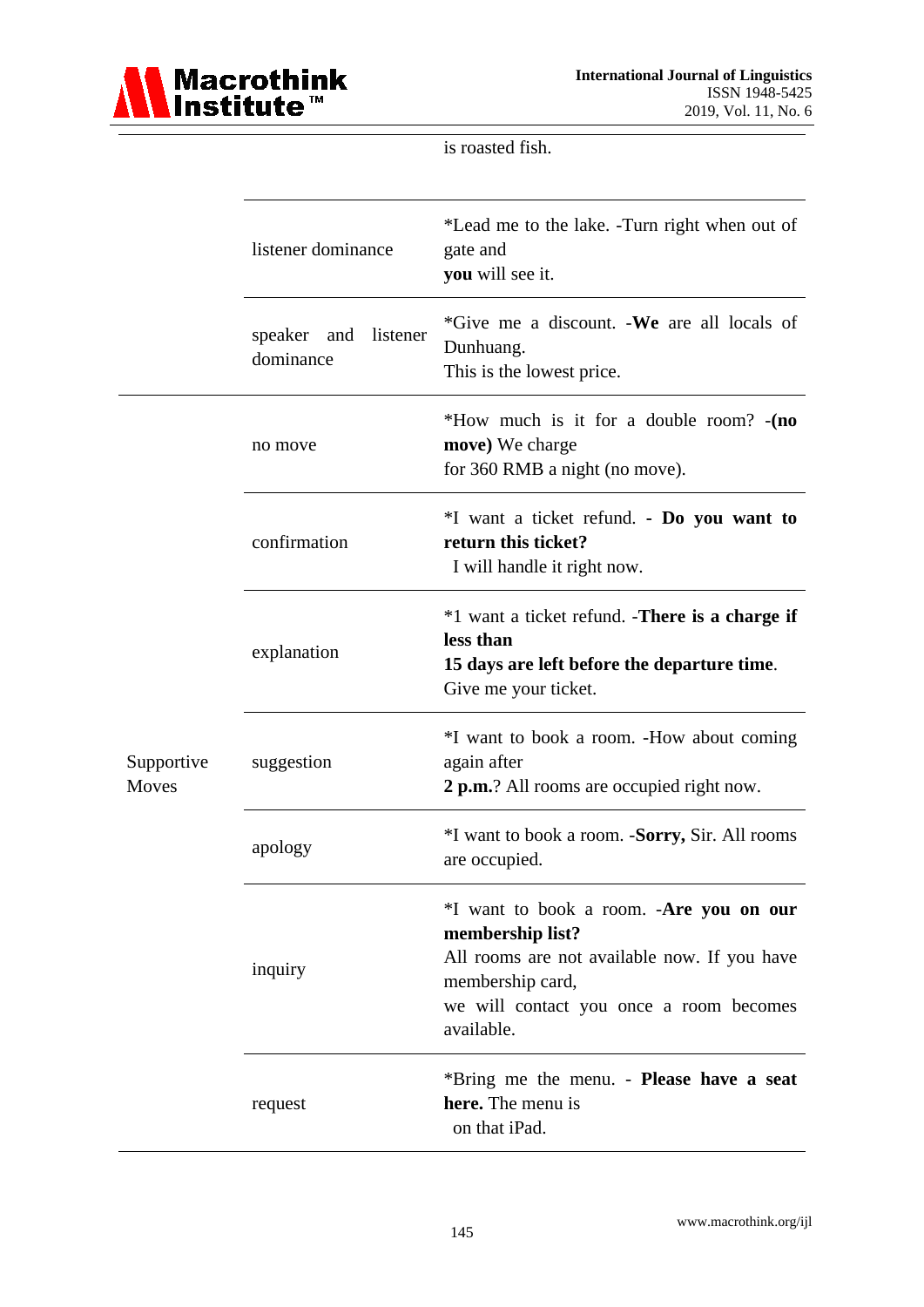

| farewell       | *Bring me the menu. - (when the customer was<br>getting out)<br>Thanks for coming.                               |
|----------------|------------------------------------------------------------------------------------------------------------------|
| multiple moves | *Do you like spicy food? Why not try this<br>one?<br>This is our specialty. Most customers love it<br>very much. |

Note: The sample sentences in each classification were from Yin, Y. (2017).

#### 3.8.1 Alerters

Alerters were employed to attract listeners' attention, shorten social distance between speakers and listeners, continue a conversation and express politeness and respect for listeners, etc. The coding manual of CCSARP sorted alerters into many types, some of which such as nicknames and pronouns did not appear in our collected data and thus were not included in our coding framework. Based on some literature about Chinese alerters, as Zhu (1997) classified Chinese alerters into six types and Gu (1992) subdivide Chinese alerters into eight classifications, we divided alerters collected our database into four types: feigned relative alerters (eg. "*shushu*" [uncle] and "*ayi*" [aunt]), common alerters (eg. "*xiansheng*" [sir] or "*nvshi*", [madam]), alerters of respect (eg. "*nin*" [you-respect]) and no alerter.

#### 3.8.2 Greetings

The employment of greeting indicated SS's politeness awareness and professional qualities. However, greetings collected in this study were two types: using greetings as "ni-hao  $\hat{W} \hat{H}$ (hello)" and no greeting. (See Table 3)

#### 3.8.3 Head Acts

Head acts, as the minimum units to perform a speech act independently (Blum-Kulka et al., 1989) . As regard with the directness of the responses to requests, this study concluded four types of head acts in responses to requests: direct responses, indirect responses, backward requests (making requests back to customers for more information) and behavioral responses. (See Table 3)

#### 3.8.4 Syntax and Vocabulary

According to CCSARP's coding manual, syntax and vocabulary used in speech acts were a part of internal units when analyzing speech acts. The collected data presented three kinds of syntactic and lexical features: upgraders, downgraders and no graders. (See Table 3)

#### 3.8.5 Perspectives

Combining former researchers' studies with all the collected data, this study sorted out four types of perspectives: no dominance, speaker dominance (SS's perspectives), listener dominance (customers' perspectives) and speaker and listener dominance. (See Table 3)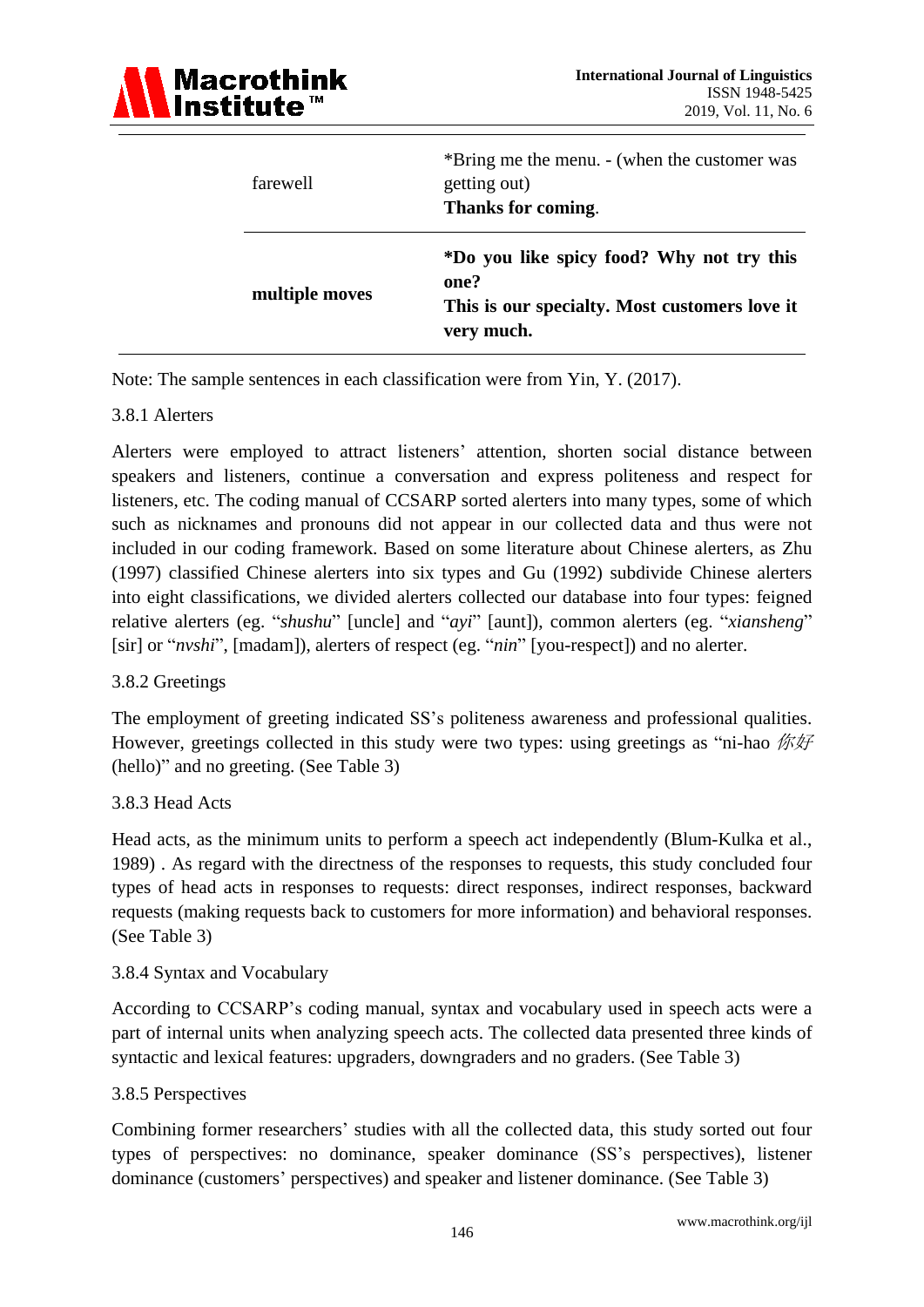

#### 3.8.6 Supportive Moves

Supportive acts, either mitigating ones or aggravating ones, were defined as external units to modify speech acts (Blum-Kulka et al., 1989). The collected data exhibited a variety of supportive moves both before and after responses to requests and most of them were employed for the purpose of mitigating the responses. Specifically, the pre-posed and post-posed supportive moves in this study were distributed into nine kinds: confirmation, explanation, suggestion, apology, inquiry, request, farewell, no move and multiple moves.

To sum up, all 1712 recordings were analyzed according to the framework stated above (See Table 3). We employed both qualitative and quantitative methods analyzed the data at aforementioned seven levels.

#### **4. Results and Analysis**

In this study, a qualitative method was employed to analyze the general patterns of responses to requests by SS (SS) in Dunhuang (DH) and Lanzhou (LZ). The frequencies and percentages of every segmentation were counted up and analyzed. A quantitative method was carried out in order to investigate the effects of gender and age on SS responses to requests in DH and LZ. Specifically, the possible effects were examined by the Chi-square test of independence by Statistical Package for the Social Science (SPSS 20.0).

#### *4.1 Overall Patterns of SS Responses to Requests DH and LZ*

A total of 640 recordings of DH and 640 recordings of LZ SS were analyzed. As indicated in Table 4, the overall pattern of DH and LZ in each segmentation was almost the same with only slight difference.

| Segmentation Classification |                     |                                                                                                                                                   |      | Lanzhou        |             |  |
|-----------------------------|---------------------|---------------------------------------------------------------------------------------------------------------------------------------------------|------|----------------|-------------|--|
|                             |                     | Dunhuang<br>$\mathbf{P}$<br>Freq<br>515<br>80.5%<br>relative<br>$\mathcal{D}_{\mathcal{A}}$<br>0.3%<br>14<br>2.2%<br>109<br>17.0%<br>582<br>90.9% |      | Freq           | $\mathbf P$ |  |
|                             | no alerter          |                                                                                                                                                   |      | 972            | 90.7%       |  |
| Alerters                    | feigned<br>alerters |                                                                                                                                                   |      | $\overline{2}$ | 0.2%        |  |
|                             | common alerters     |                                                                                                                                                   |      | 13             | 1.2%        |  |
|                             | alerters of respect |                                                                                                                                                   |      | 85             | 7.9%        |  |
|                             | no greeting         |                                                                                                                                                   |      | 1025           | 95.5%       |  |
| Greetings                   | using greeting      | 58                                                                                                                                                | 9.1% | 48             | 4.5%        |  |

Table 4. The distribution of DH and LZ SS's responses to requests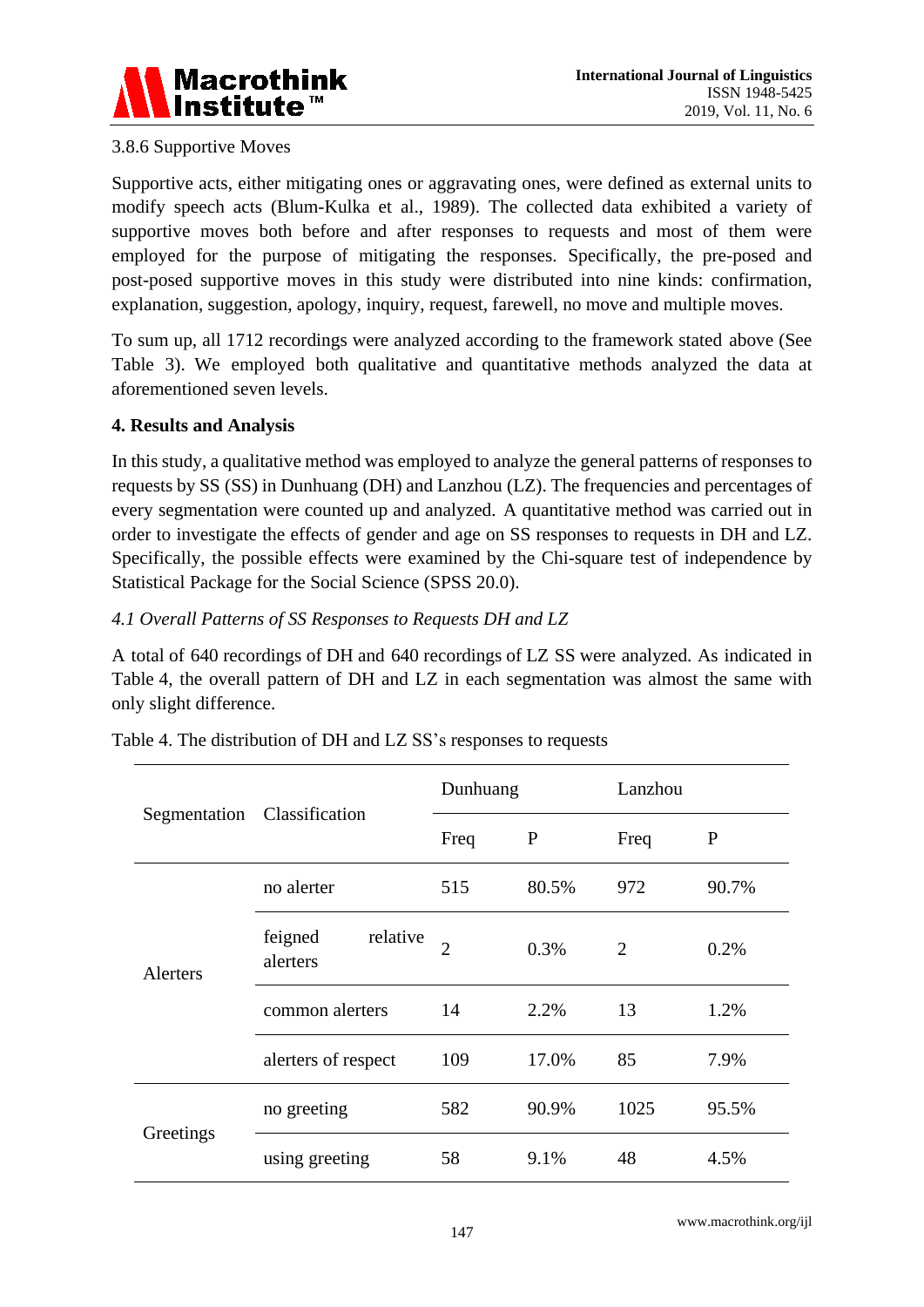

| Head acts                   | behavioral responses              | 73             | 11.4% | 89               | 8.3%  |
|-----------------------------|-----------------------------------|----------------|-------|------------------|-------|
|                             | direct responses                  | 523            | 81.7% | 914              | 85.3% |
|                             | indirect responses                | 21             | 3.3%  | 38               | 3.5%  |
|                             | backward requests                 | 23             | 3.6%  | 31               | 2.9%  |
|                             | no grader                         | 526            | 82.2% | 869              | 81.1% |
| Syntax<br>and<br>vocabulary | downgraders                       | 111            | 17.3% | 203              | 18.9% |
|                             | upgraders                         | 3              | 0.5%  | $\boldsymbol{0}$ | 0.0%  |
|                             | no dominance                      | 469            | 73.2% | 755              | 70.4% |
|                             | speaker dominance                 | 95             | 14.9% | 181              | 16.9% |
| Perspectives                | listener dominance                | 71             | 11.1% | 135              | 12.6% |
|                             | speaker and<br>listener dominance | 5              | 0.8%  | $\mathbf{1}$     | 0.1%  |
|                             | no move                           | 366            | 57.2% | 687              | 64.1% |
|                             | confirmation                      | 94             | 14.7% | 162              | 15.1% |
|                             | explanation                       | 5              | 0.8%  | $\mathbf{1}$     | 0.1%  |
| Pre-posed                   | suggestion                        | $\overline{2}$ | 0.3%  | 3                | 0.3%  |
| supportive<br>moves         | apology                           | 6              | 0.9%  | $\mathbf 1$      | 0.1%  |
|                             | inquiry                           | 112            | 17.5% | 153              | 14.3% |
|                             | request                           | 17             | 2.7%  | 40               | 3.7%  |
|                             | multiple moves                    | 38             | 5.9%  | 25               | 2.3%  |
| Post-posed                  | no move                           | 353            | 55.2% | 763              | 71.2% |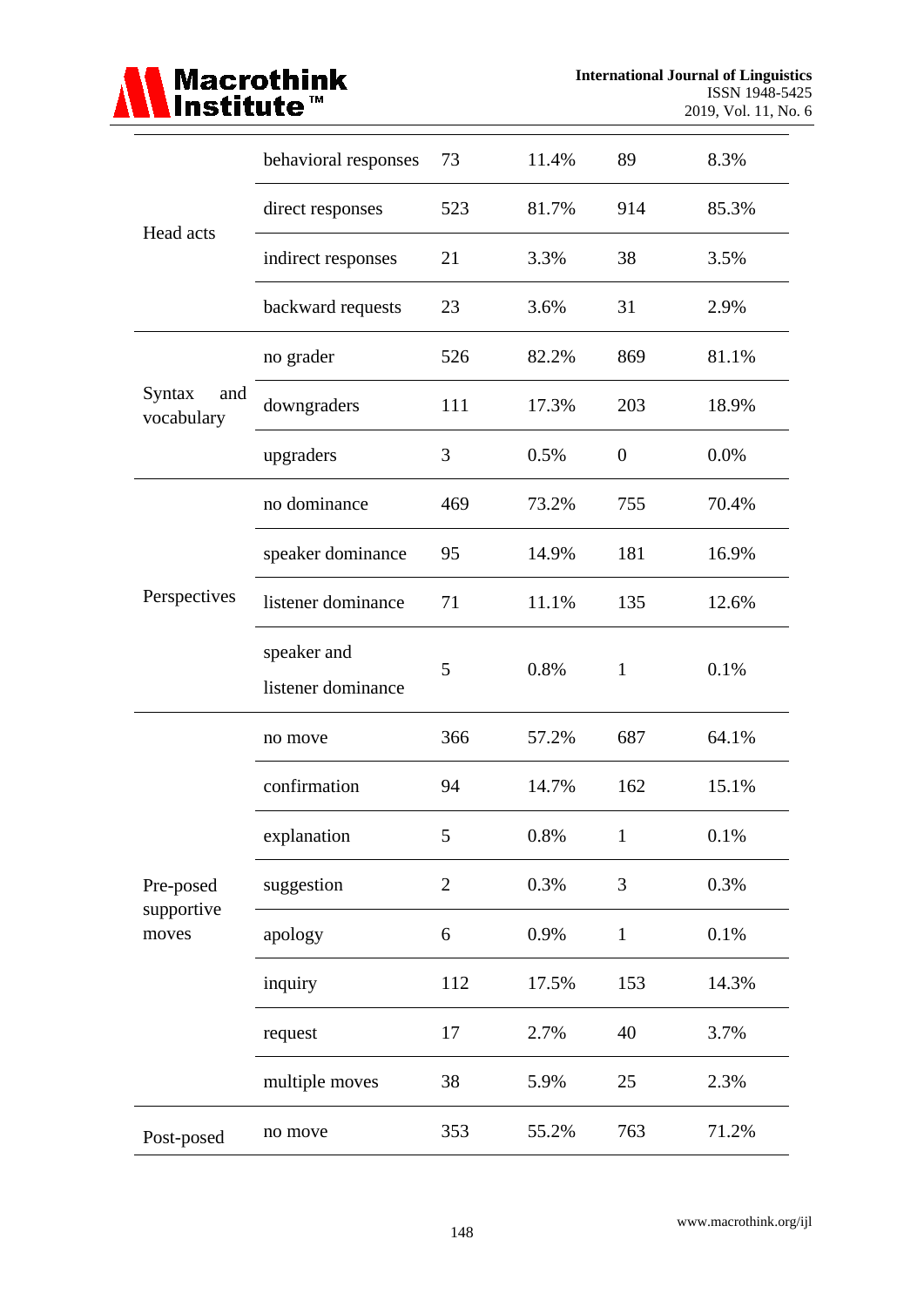

| supportive<br>moves | confirmation     | 1  | 0.2%  | $\overline{0}$ | 0.0% |
|---------------------|------------------|----|-------|----------------|------|
|                     | explanation      | 54 | 8.4%  | 97             | 9.0% |
|                     | 24<br>suggestion |    | 3.8%  | 35             | 3.3% |
|                     | apology          | 1  | 0.2%  | $\mathbf{1}$   | 0.1% |
|                     | inquiry          | 60 | 9.4%  | 52             | 4.9% |
|                     | request          | 6  | 0.9%  | 19             | 1.8% |
|                     | farewell         | 50 | 7.8%  | 63             | 5.9% |
|                     | multiple moves   | 91 | 14.2% | 42             | 3.9% |

Notes: Freq = frequency;  $P =$  percentage.

The research design and data were from Yin, Y. (2017).

In alerters, the overall pattern of DH and LZ frequency in four types were no alerter> feigned relative alerters> common alerters> alerters of respect, among which no alerter were most frequent and took the most part (DH Freq=515, P=80.5% and LZ Freq=972, P=90.7%); whereas feigned relative alerters were the least in frequency (DH Freq=2,  $P=0.3\%$  and LZ Freq=2, P=0.2%). Other alerters including common alerters and alerters of respect in both DH and LZ took up small percentages with low frequencies.

In greetings, as vital indicators of politeness, most conversations did not observe the employment of greetings, with a frequency of 582 ( $P=90.9\%$ ) in DH and LZ almost in its double at a frequency of 1025 (P=95.5%) .The use of greetings were rare in both (DH Freq=58, P=9.1% and LZ Freq=48, P=4.5%).

In head acts, direct responses occupied the largest part with the percentage of 81.7% in DH (Freq=523) and 85.3% in LZ (Freq=914). Behavioral responses occupied about 11.4% in DH (Freq=73) and 8.3% in LZ (Freq=89). Indirect responses (DH Freq=21, P=3.3% and LZ Freq=38, P=3.5%) and backward requests (DH Freq=23, P=3.6% and LZ Freq=31, P=2.9%) were even less in both groups.

In syntax and vocabulary, the overall pattern of DH and LZ frequency in three types were the same: no grader> downgraders> upgraders. Recordings without any graders were most commonly observed, occupying 82.2% of the total in DH (Freq=526) and 81.1% in LZ (Freq=869). The employment of downgraders was observed with a percentage of 17.3% in DH (Freq=111) and 18.9% in LZ (Freq=203), such as " $-\bar{F}$  (a bit)" and " $\frac{m}{m}$  $\bar{F}$  $\frac{m}{m}$  (if that is OK for you)", etc. Almost noun upgraders were observed in both groups (DH Freq=3, P=0.5% and LZ Freq=0, P=0.0%).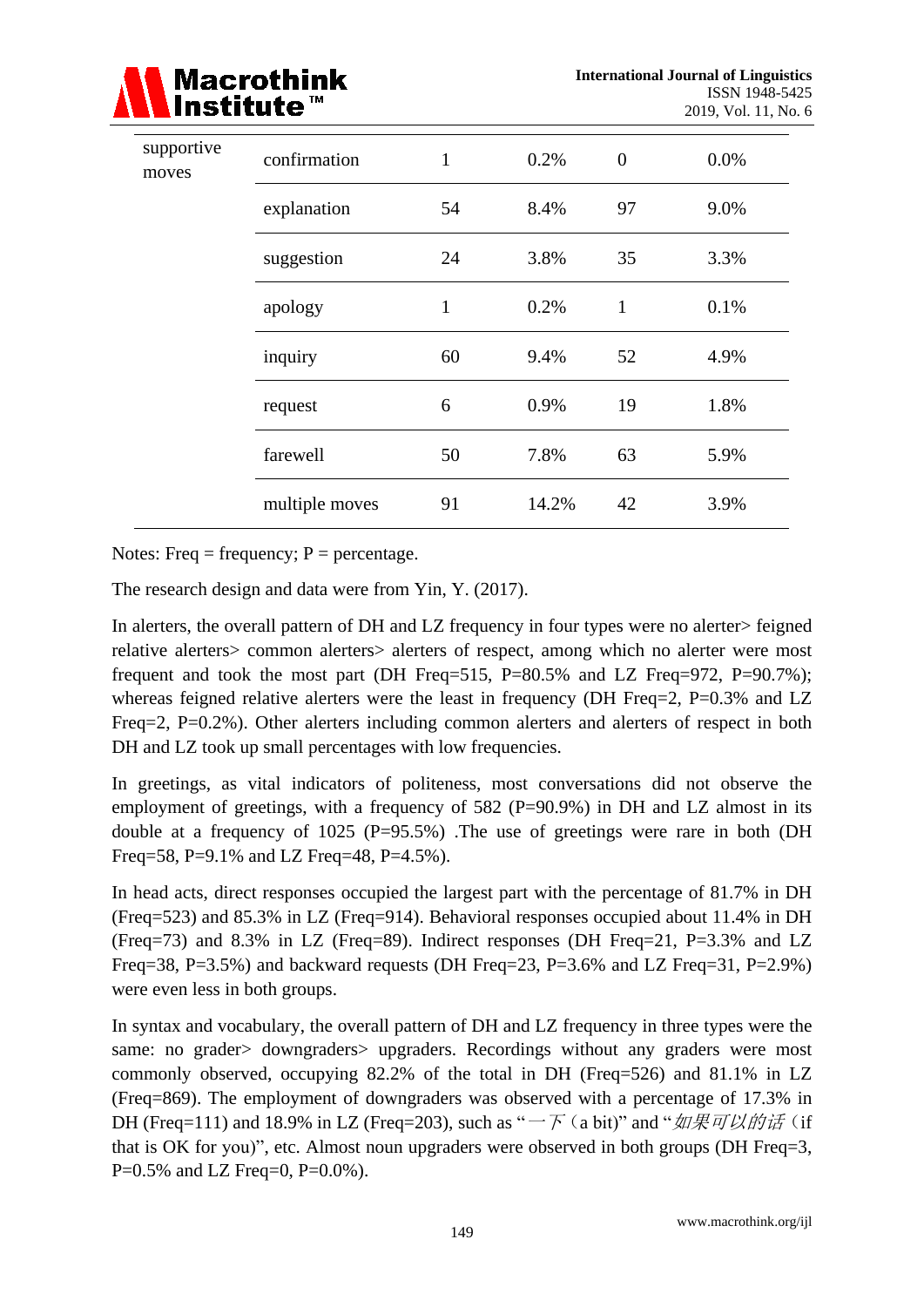### **Macrothink** Institute<sup>™</sup>

In perspectives, the overall pattern of DH and LZ frequency in four types were the same: no dominance> speaker dominance> listener dominance> speaker and listener dominance. In both groups, no dominance took up the greatest occupation (DH Freq=469, P=73.2% and LZ Freq=755, P=70.4%); speaker dominance ranked the second (DH Freq=95, P=14.9% and LZ Freq=181, P=16.9%); listener dominance ranked the third (DH Freq=71, P=11.1% and LZ Freq=135, P=12.6%). Rare data were found in speaker and listener dominance (DH Freq=5,  $P=0.8\%$  and LZ Freq=1,  $P=0.1\%$ ).

Supportive moves were units external to the response, which either mitigated or aggravated their forces (Blum-Kulka et al., 1989). The current study further divided the supportive moves into pre-posed supportive moves and post-posed supportive moves, which both included confirmation, explanation, suggestion, apology, inquiry, request and multiple moves. Farewell was an additional supportive move exclusive to post-posed moves.

In pre-posed supportive moves, no move in responding to requests in both DH and LZ took up more than half of the whole (DH Freq=366, P=57.2% and LZ Freq=687, P=64.1%). Explanation (DH Freq=5, P=0.8% and LZ Freq=1, P=0.1%), suggestion (DH Freq=2, P=0.3%) and LZ Freq=3, P=0.3%), and apology (DH Freq=6, P=0.9% and LZ Freq=1, P=0.1%) in both group were rarely found. The second most frequent types of responses in DH is inquiry with a frequency of 112 taking up 17.5%; while that in LZ is confirmation with a frequency of 162 taking up 15.1%. The third most frequent types of responses in DH is confirmation with a frequency of 94 taking up 14.7%; while that in LZ is inquiry with a frequency of 153 taking up 14.3%. Request and multiple moves in DH were respectively counted as 17  $(P=2.7\%)$  and 38  $(P=5.9\%)$ ; while in LZ, request took up 3.7% (Freq=40) and multiple moves took up 2.3% (Freq=25).

In post-posed supportive moves, same as that in pre-posed supportive moves, no move was observed the most frequently in both DH (Freq=353, P=55.2%) and LZ (Freq=687, P=64.1%). Confirmation (DH Freq=1, P=0.2% and LZ Freq=0, P=0.0%), apology (DH Freq=1, P=0.2% and LZ Freq=1, P=0.1%), and request (DH Freq=6, P=0.9% and LZ Freq=19, P=1.8%) were the least found in both DH and LZ. The rest types in both DH and LZ took small portion and almost evenly distributed: explanation (DH Freq=54, P=8.4% and LZ Freq=97, P=9.0%), suggestion (DH Freq=24, P=3.8% and LZ Freq=35, P=3.3%), inquiry (DH Freq=60, P=9.4% and LZ Freq=52, P=4.9%), farewell (DH Freq=50, P=7.8% and LZ Freq=63, P=5.9%) and multiple moves (DH Freq=91, P=14.2% and LZ Freq=42, P=3.9%).

It is noticeable that in pre-posed and post-posed supportive moves, no move was observed most frequently in both groups based on percentage. However, the frequency of no moves in LZ is twice as much as that in DH.

#### *4.2 Effects of Gender Difference on DH and LZ SS's Responses to Requests*

The effects of gender difference on SS's responses in DH and LZ were examined by Chi-square test of independence by SPSS 20.0 (see Table 5).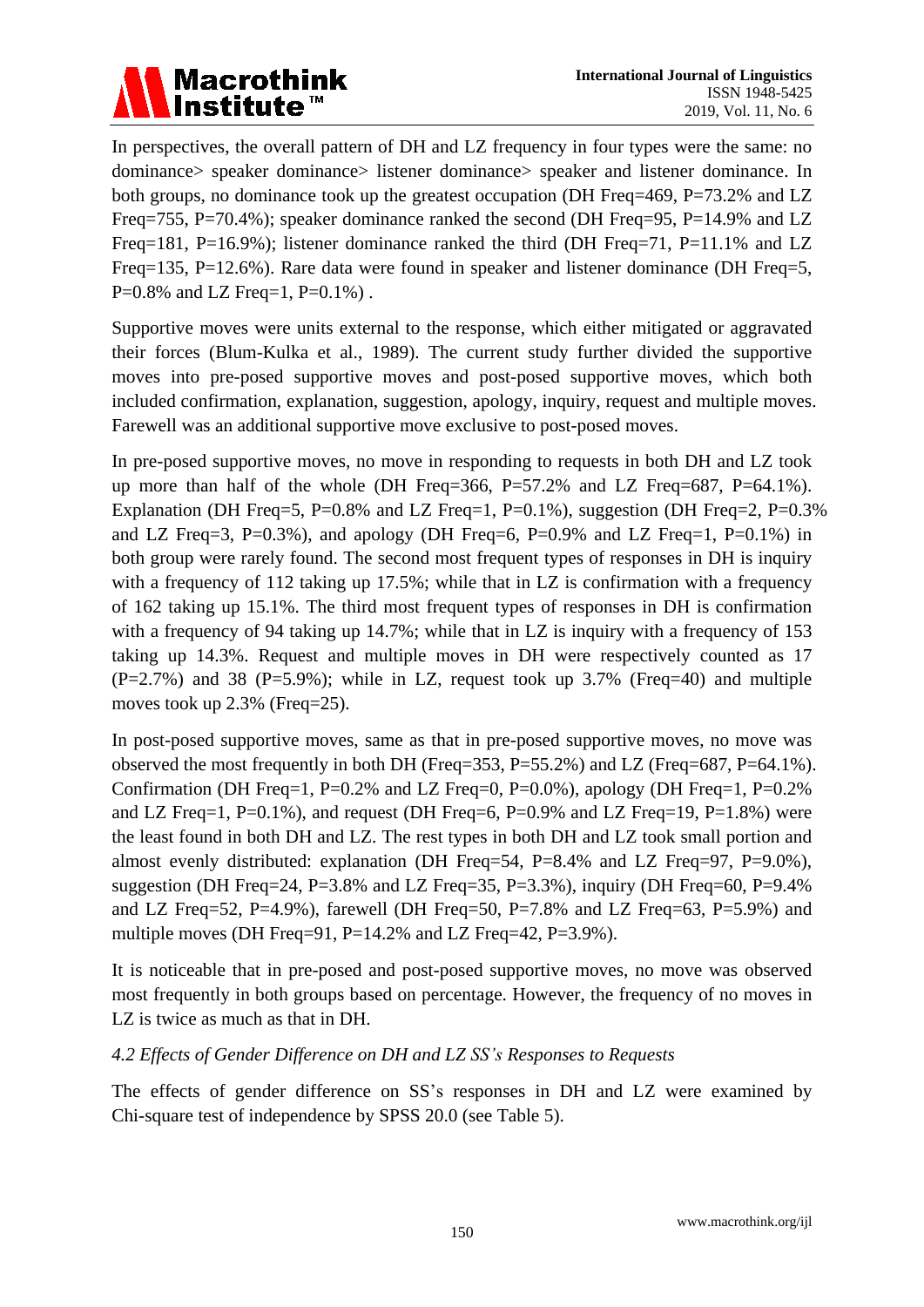

Table 5. Chi-square test of independence for the contrast between males and females respectively in DH and LZ

| Seg<br>ficatio<br>ment<br>ation<br>$\mathbf n$ | Classi                                         |                  | Dunhuang         |               |                        |       |              | Lanzhou        |          |                |                  |              |
|------------------------------------------------|------------------------------------------------|------------------|------------------|---------------|------------------------|-------|--------------|----------------|----------|----------------|------------------|--------------|
|                                                |                                                | Group            | Freq             | ${\bf P}$     | $\mathrm{d}\mathrm{f}$ | $X^2$ | $\mathbf{p}$ | Freq           | P        | df             | $X^2$            | $\mathbf{p}$ |
|                                                | $\mathbf{no}$                                  | M                | 237              | 74.1%         |                        |       |              | 482            | 89.9%    |                | 6.31             |              |
|                                                | alerter                                        | ${\bf F}$        | 278              | 86.9%         |                        |       |              | 490            | 91.4%    |                |                  |              |
|                                                | feigne<br>$\mathbf d$                          | $\mathbf M$      | $\boldsymbol{0}$ | $0.0\%$       |                        |       | $0.00\,$     | $\mathbf{1}$   | 0.2%     |                |                  | 0.01         |
| Aler<br>ters                                   | relativ<br>${\bf e}$<br>alerter<br>$\mathbf S$ | ${\bf F}$        | $\mathfrak{Z}$   | 0.9%          | 3                      | 22.21 |              | $\mathbf{1}$   | 0.2%     | 3              |                  |              |
|                                                | comm                                           | M                | 10               | 3.1%          |                        |       |              | 11             | 2.1%     |                |                  |              |
|                                                | on<br>alerter<br>${\bf S}$                     | ${\bf F}$        | $\overline{4}$   | 1.2%          |                        |       |              | $\overline{2}$ | 0.4%     |                |                  |              |
|                                                | alerter<br>s of<br>respec<br>$\mathbf t$       | $\mathbf M$      | 73               | 22.8%         |                        |       |              | 42             | 7.8%     |                |                  |              |
|                                                |                                                | ${\bf F}$        | 35               | 10.9%         |                        |       |              | 43             | 8.0%     |                |                  |              |
|                                                | no                                             | $\mathbf M$      | 284              | 88.8%         |                        | 3.72  | $0.05\,$     | 503            | 93.8%    |                | 7.07             | 0.01         |
| Gree                                           | greeti<br>ng                                   | ${\bf F}$        | 298              | 93.1%         |                        |       |              | 521            | 97.2%    |                |                  |              |
| tings                                          | using                                          | $\mathbf M$      | 36               | 11.2%         | $\mathbf{1}$           |       |              | 33             | 6.2%     | $\mathbf{1}$   |                  |              |
|                                                | greeti<br>ng                                   | $\boldsymbol{F}$ | 22               | 6.9%          |                        |       |              | 5              | 2.8%     |                |                  |              |
|                                                | behavi<br>oral                                 | $\mathbf M$      | 43               | 13.4%         |                        |       |              | 30             | 5.6%     |                |                  |              |
| Hea                                            | respon<br>ses                                  | ${\bf F}$        | 30               | 9.4%          | 3                      |       |              | 59             | $11.0\%$ | $\overline{3}$ | $\frac{27.4}{1}$ |              |
| $\mathbf d$<br>acts                            | direct<br>respon                               | M                | 257              | 80.3s<br>$\%$ |                        | 10.36 | 0.02         | 486            | 90.7%    |                |                  | 0.00         |
|                                                | ses                                            | ${\bf F}$        | 266              | 83.1%         |                        |       |              | 428            | 79.9%    |                |                  |              |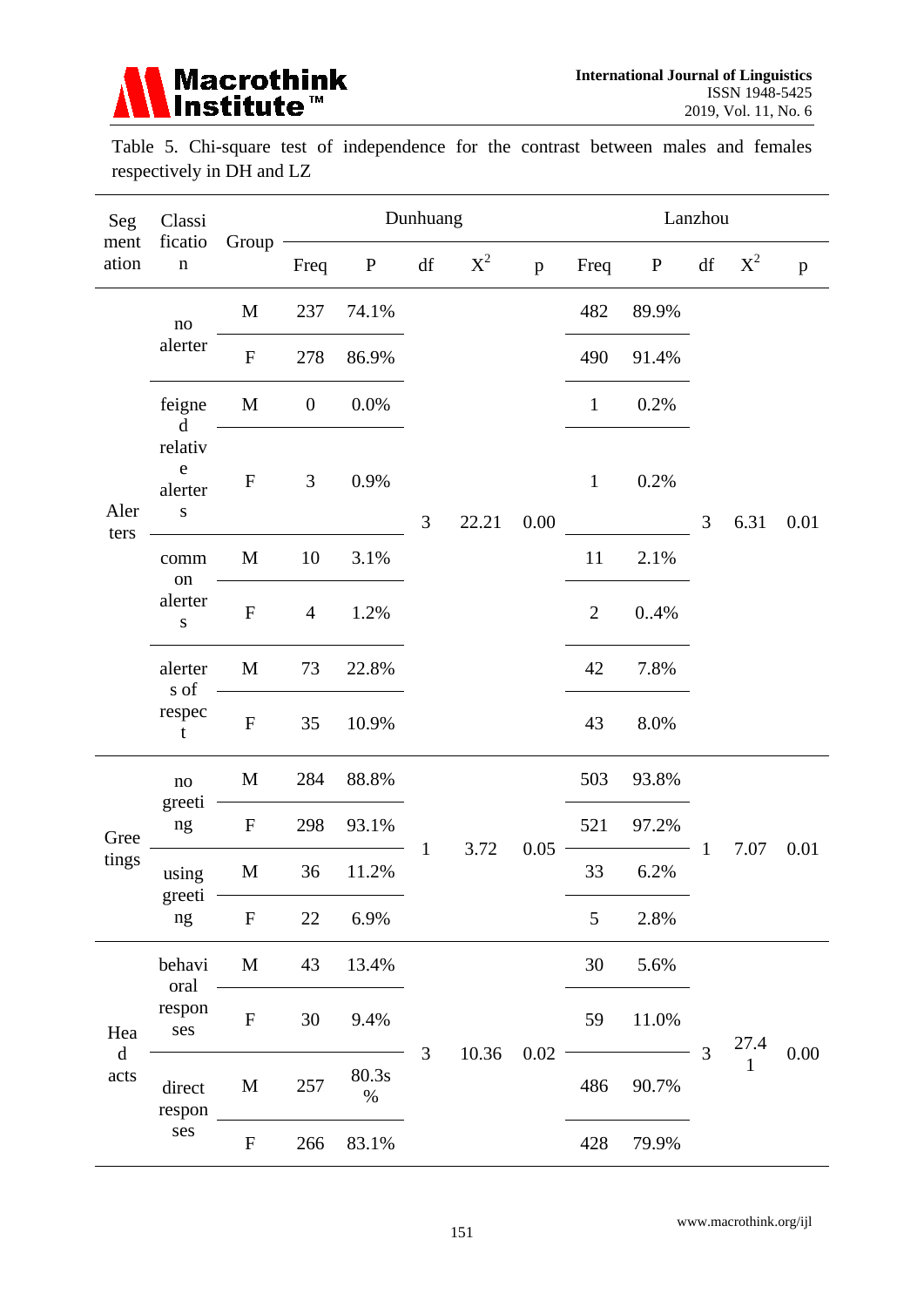

|                      | indire<br>ct                                      | M                         | 5              | 1.6%     |        |                        |      | 14               | 2.6%    |                |           |          |
|----------------------|---------------------------------------------------|---------------------------|----------------|----------|--------|------------------------|------|------------------|---------|----------------|-----------|----------|
|                      | respon<br>ses                                     | $\boldsymbol{\mathrm{F}}$ | 16             | 5.0%     |        |                        |      | 24               | 4.5%    |                |           |          |
|                      | backw<br>ard                                      | $\mathbf M$               | 15             | 4.7%     |        |                        |      | 6                | 1.1%    |                |           |          |
|                      | reques<br>ts                                      | ${\bf F}$                 | $8\,$          | 2.5%     |        |                        |      | 25               | 4.7%    |                |           |          |
|                      | no                                                | $\mathbf M$               | 256            | $80.0\%$ |        |                        |      | 431              | 80.4%   |                |           |          |
| Synt                 | grader                                            | ${\bf F}$                 | 270            | 84.4%    |        |                        |      | 438              | 81.7%   |                |           |          |
| $a\mathbf{x}$<br>and | down                                              | $\mathbf M$               | 62             | 19.4%    |        | $\overline{2}$<br>2.23 | 0.33 | 105              | 19.6%   | $\overline{2}$ |           | 0.59     |
| voca<br>bula         | grader<br>${\bf S}$                               | $\mathbf{F}$              | 49             | 15.3%    |        |                        |      | 98               | 18.3%   |                | 0.30      |          |
| ry                   | upgra<br>ders                                     | $\mathbf M$               | $\mathbf{2}$   | $0.6\%$  |        |                        |      | $\boldsymbol{0}$ | $0.0\%$ |                |           |          |
|                      |                                                   | ${\bf F}$                 | $\mathbf{1}$   | 0.3%     |        |                        |      | $\boldsymbol{0}$ | 0.0%    |                |           |          |
|                      | no<br>domin<br>ance                               | $\mathbf M$               | 225            | 70.3%    |        |                        |      | 375              | 70.0%   |                |           |          |
|                      |                                                   | $\mathbf{F}$              | 244            | 76.2%    |        |                        |      | 380              | 70.9%   |                |           |          |
|                      | speak<br>er                                       | $\mathbf M$               | 53             | 16.6%    |        |                        |      | 76               | 14.2%   |                |           |          |
|                      | domin<br>ance                                     | ${\bf F}$                 | 42             | 13.1%    |        |                        |      | 105              | 19.6%   |                |           |          |
| Pers<br>pecti        | listene<br>$\mathbf r$                            | $\mathbf M$               | 40             | 12.5%    | 3      | 3.38                   | 0.34 | 84               | 15.7%   | $\overline{3}$ | 13.7<br>5 | $0.00\,$ |
| ves                  | domin<br>ance                                     | $\boldsymbol{\mathrm{F}}$ | 31             | 9.7%     |        |                        |      | 51               | 9.5%    |                |           |          |
|                      | speak                                             | $\mathbf M$               | $\overline{2}$ | 0.6%     |        |                        |      | $\mathbf{1}$     | 0.2%    |                |           |          |
|                      | er and<br>listene<br>$\mathbf r$<br>domin<br>ance | $\boldsymbol{\mathrm{F}}$ | $\mathfrak{Z}$ | 0.9%     |        |                        |      | $\boldsymbol{0}$ | $0.0\%$ |                |           |          |
| Pre-                 | $\mathbf{no}$                                     | M                         | 170            | 53.1%    | $\tau$ | 11.27                  | 0.13 | 354              | 66.0%   | $\overline{7}$ | 10.3      | $0.17\,$ |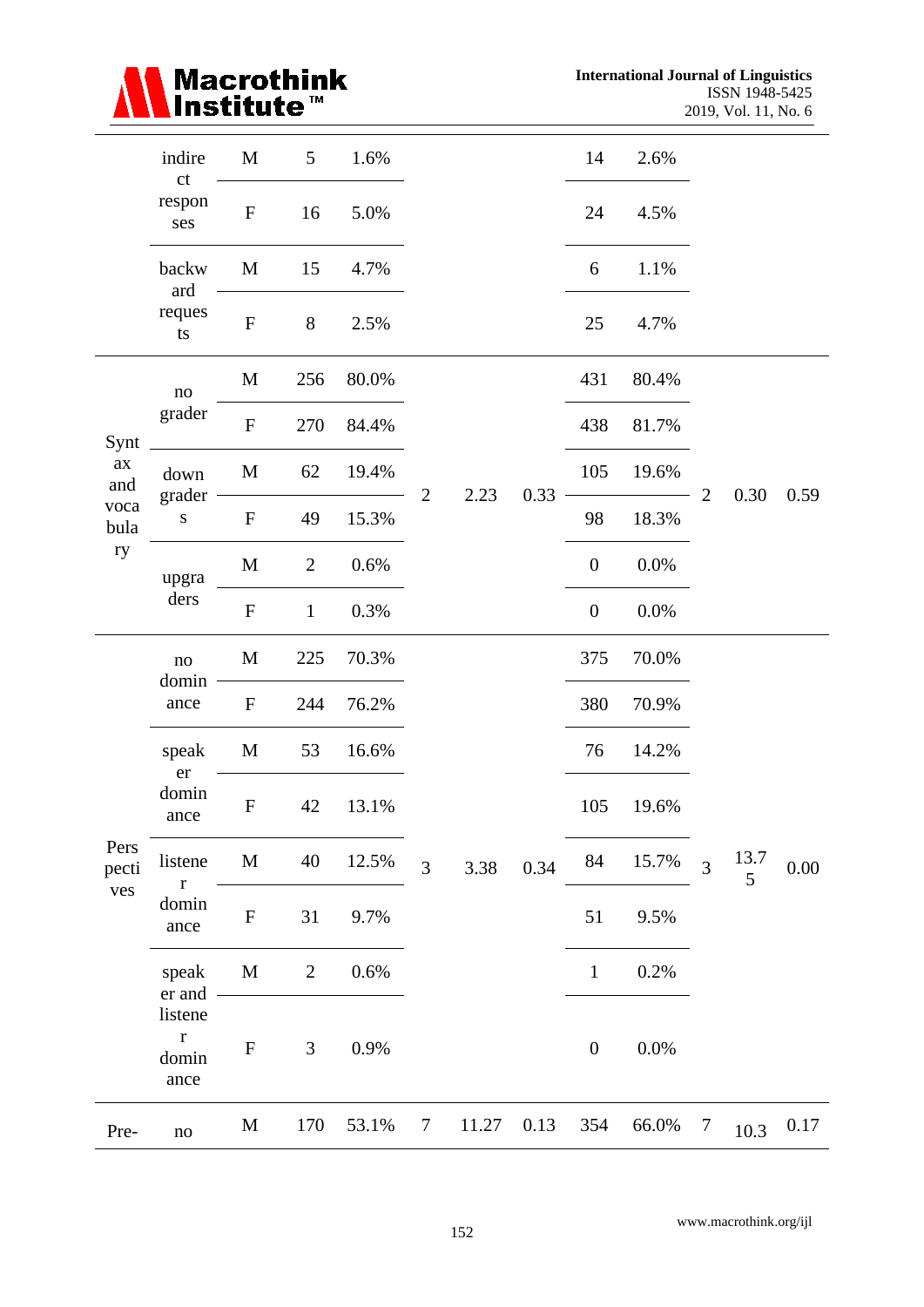

| pose<br>$\mathbf d$                                                                                      | move               | ${\bf F}$                 | 196              | 61.2%   |       |       |          | 333              | 62.1%   |       | $\mathbf{1}$ |      |
|----------------------------------------------------------------------------------------------------------|--------------------|---------------------------|------------------|---------|-------|-------|----------|------------------|---------|-------|--------------|------|
| supp<br>ortiv                                                                                            | confir             | M                         | 51               | 15.9%   |       |       |          | 80               | 14.9%   |       |              |      |
| $\mathbf{e}$<br>$_{\rm mov}$                                                                             | matio<br>${\bf n}$ | ${\bf F}$                 | 43               | 13.4%   |       |       |          | 82               | 15.3%   |       |              |      |
| $\mathop{\hbox{\rm es}}$                                                                                 | explan             | M                         | $\mathbf{1}$     | 0.3%    |       |       |          | $\boldsymbol{0}$ | 0.0%    |       |              |      |
|                                                                                                          | ation              | ${\bf F}$                 | $\overline{4}$   | 1.2%    |       |       |          | $\mathbf{1}$     | 0.2%    |       |              |      |
|                                                                                                          | sugge              | M                         | $\overline{2}$   | 0.6%    |       |       |          | $\overline{2}$   | 0.4%    |       |              |      |
|                                                                                                          | stion              | ${\bf F}$                 | $\boldsymbol{0}$ | 0.0%    |       |       |          | $\mathbf{1}$     | 0.2%    |       |              |      |
|                                                                                                          | apolo              | M                         | $\overline{2}$   | $0.6\%$ |       |       |          | $\boldsymbol{0}$ | $0.0\%$ |       |              |      |
|                                                                                                          | gy                 | ${\bf F}$                 | $\overline{4}$   | 1.2%    |       |       |          | $\mathbf{1}$     | 0.2%    |       |              |      |
|                                                                                                          | inquir             | M                         | 62               | 19.4%   |       |       |          | 63               | 11.8%   |       |              |      |
|                                                                                                          | $\mathbf{y}$       | ${\bf F}$                 | 50               | 15.6%   |       |       |          | 90               | 16.8%   |       |              |      |
|                                                                                                          | reques             | M                         | 12               | 3.8%    |       |       |          | 25               | 4.7%    |       |              |      |
|                                                                                                          | t                  | ${\bf F}$                 | 5                | 1.6%    |       |       |          | 15               | 2.8%    |       |              |      |
|                                                                                                          | multip<br>le       | M                         | 20               | 6.2%    |       |       |          | 12               | 2.2%    |       |              |      |
|                                                                                                          | moves              | $\boldsymbol{\mathrm{F}}$ | 18               | 5.6%    |       |       |          | 13               | 2.4%    |       |              |      |
|                                                                                                          | $\rm no$           | M                         | 166              | 51.9%   |       |       |          | 386              | 72.0%   |       |              |      |
| Post                                                                                                     | move               | ${\bf F}$                 | 187              | 58.4%   |       |       |          | 377              | 70.3%   |       |              |      |
| -pos<br>ed                                                                                               | confir             | M                         | $\boldsymbol{0}$ | 0.0%    |       |       |          | $\boldsymbol{0}$ | 0.0%    |       |              |      |
| matio<br>supp<br>$\mathbf n$<br>ortiv<br>${\bf e}$<br>mov<br>explan<br>$\mathop{\hbox{\rm es}}$<br>ation |                    | ${\bf F}$                 | $\mathbf{1}$     | 0.3%    | $8\,$ | 20.89 | $0.01\,$ | $\boldsymbol{0}$ | 0.0%    | $8\,$ | 11.2<br>6    | 0.13 |
|                                                                                                          | $\mathbf M$        | 26                        | $8.1\%$          |         |       |       | 46       | 8.6%             |         |       |              |      |
|                                                                                                          |                    | ${\bf F}$                 | 28               | $8.8\%$ |       |       |          | 51               | 9.5%    |       |              |      |
|                                                                                                          | sugge              | M                         | 6                | 1.9%    |       |       |          | 13               | 2.4%    |       |              |      |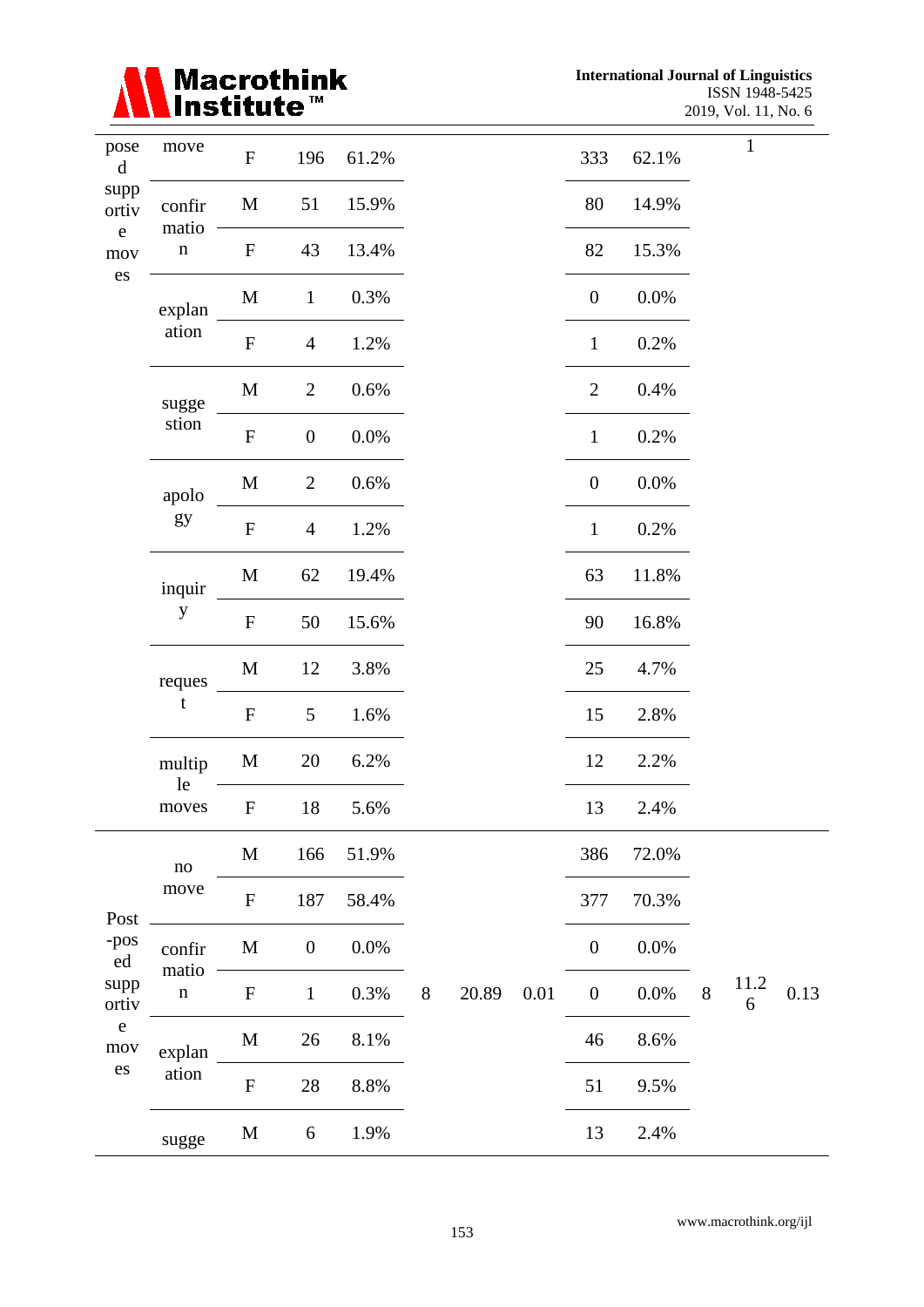| <b>A</b> Macrothink |
|---------------------|
|---------------------|

| stion        | ${\bf F}$    | 18             | 5.6%  | 22             | 4.1% |
|--------------|--------------|----------------|-------|----------------|------|
| apolo        | $\mathbf M$  | $\mathbf{1}$   | 0.3%  | $\overline{0}$ | 0.0% |
| gy           | ${\bf F}$    | $\overline{0}$ | 0.0%  | $\mathbf{1}$   | 0.2% |
| inquir       | $\mathbf M$  | 33             | 10.3% | 23             | 4.3% |
| $\mathbf{y}$ | ${\bf F}$    | 27             | 8.4%  | 29             | 5.4% |
| reques       | $\mathbf{M}$ | $\mathbf{1}$   | 0.3%  | 15             | 2.8% |
| $\mathbf t$  | $\mathbf{F}$ | 5              | 1.6%  | $\overline{4}$ | 0.7% |
| farew        | $\mathbf{M}$ | 33             | 10.3% | 30             | 5.6% |
| ell          | ${\bf F}$    | 17             | 5.3%  | 33             | 6.2% |
| multip       | M            | 54             | 16.9% | 23             | 4.3% |
| le<br>moves  | ${\bf F}$    | 37             | 11.6% | 19             | 3.5% |

Notes:  $M = male$ ,  $F = female$ ; Freq = frequency; P = percentage.

The research design and data were from Yin, Y. (2017).

In alerters, significant gender difference was found in DH (P=0.00<0.05,  $X^2$ =22.21) that DH SS tended to use more feigned relative alerters and no alerters to females, compared to males. And when facing males, SS employed more common alerters and alerters of respect than to females. However, no significant gender difference was found in LZ group concerning alerters.

In greetings, no significant difference was found between DH males and females  $(p=0.054>0.05)$ ; whereas, significantly more no greetings as response to LZ females' requests than to LZ males ( $p=0.01<0.05$ ,  $X^2=7.07$ ). In responding to both genders, both DH and LZ SS preferred no greeting to greetings.

Regarding head acts, both DH and LZ groups observed gender difference at significant level (DH p=0.02<0.05, X2=10.36; LZ p=0.00<0.05,  $X^2$ =27.41). DH SS employed more behavioral responses and backward requests to males and used more direct and indirect responses to females. In response to males, there were more indirect responses than backward requests; while females saw more backward requests than indirect responses. However, in LZ group, more females were responded with behavioral, indirect responses and backward requests; while more males were responded with direct responses. Especially in direct responses, about 90.7% (Freq=486) of males were responded directly and the percentage reduced to about 80% (Freq=257) to females.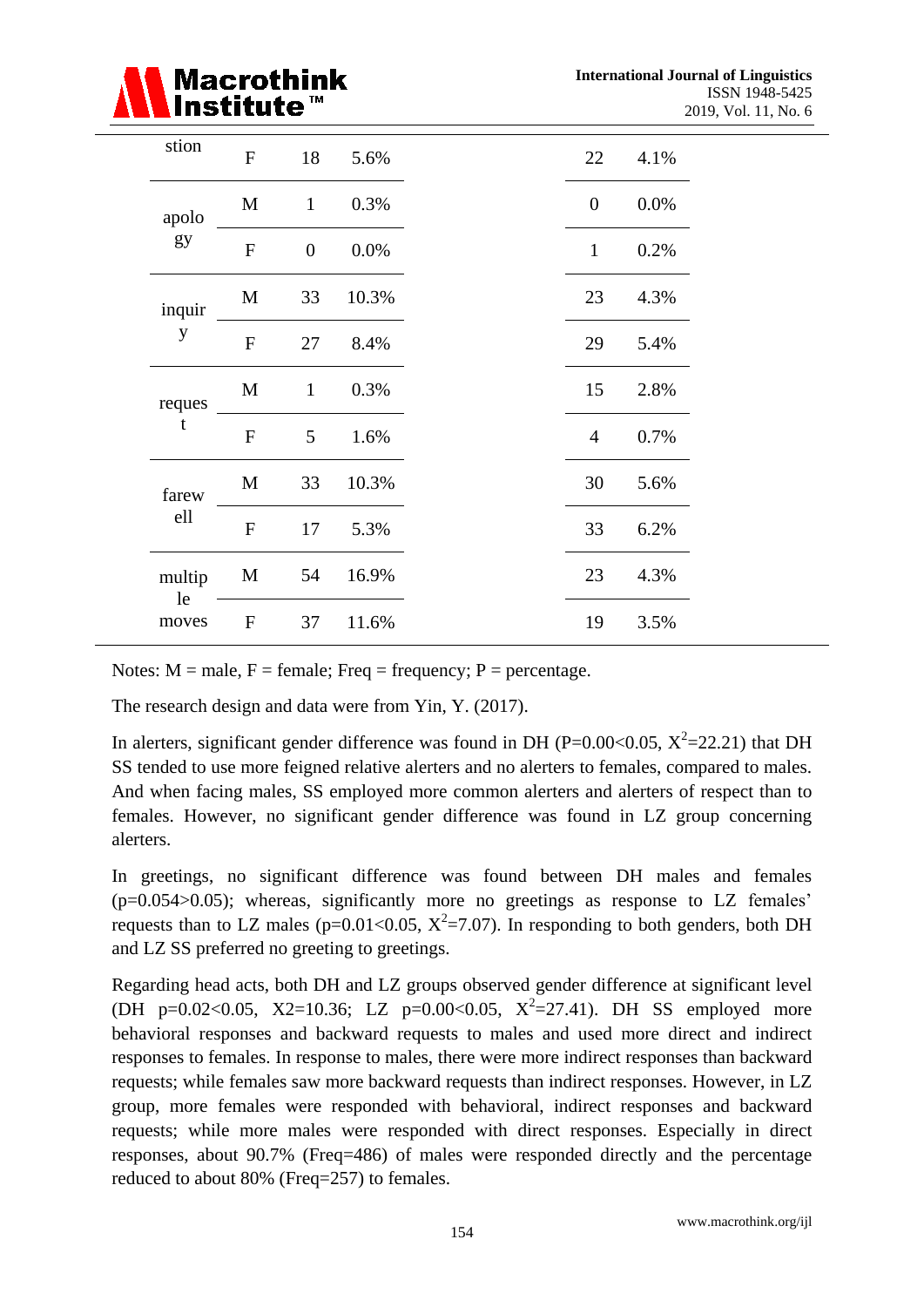### **Macrothink** Institute

Concerning syntax and vocabulary, no significant difference was found in responding to different gender in DH ( $p=0.33>0.05$ ) and LZ ( $p=0.59>0.05$ ) group. For both genders, no graders occupied the largest part and upgraders were rarely used and even noun in LZ group.

In perspectives, no gender difference was found in DH group  $(p=0.34>0.05)$ ; whereas significant difference was observed in LZ group (p=0.00<0.05,  $X^2$ =13.75). Relatively more no dominance perspective to males than to females was observed the most frequent in both DH and LZ. For speaker dominance and listener dominance perspectives, more DH males were responded than DH females. In LZ, females observed speaker dominance relatively more frequently; while males were responded with listener dominance more frequently. In addition, speaker and listener dominance were rarely observed on both groups.

In terms of pre-posed supportive moves, no significant gender difference was found in both DH ( $p=0.13>0.05$ ) and LZ ( $p=0.17>0.05$ ) group. Both genders saw no moves the most frequently, and confirmation and inquiry were employed still more than the other moves in both DH and LZ group. The rest moves, including explanation, suggestion, apology and request, were employed much less frequently.

By contrast, when it comes to pro-posed supportive moves, a statistically significant difference  $(p=0.01<0.05)$  between males and female was observed in DH. DH SS tended to use more inquiry and apology to males while more confirmation, explanation, suggestion and requests were used to females.

In conclusion, the effects of gender difference on SS's responses should be discussed at different levels. For one thing, a statistically significant difference between DH males and females was observed in alerters, head acts and post-posed supportive moves. In LZ group, excluding greetings, head acts, and perspectives, no statistically significant difference between males and females was observed.

#### *4.3 Effects of Age Difference on DH and LZ SS's Responses to Requests*

To examine the effects of age difference on SSs responses in Dunhuang and Lanzhou, a contrast between the young and the elderly was carried out at different levels by a Chi-square test of independence by SPSS 20.0. See Table 6.

Table 6. Chi-square test of independence for the contrast between elderly and young customers respectively in DH and LZ

| Segmen Classific |            | Group | Dunhuang |       |  |         | Lanzhou        |                   |       |  |            |      |
|------------------|------------|-------|----------|-------|--|---------|----------------|-------------------|-------|--|------------|------|
| tation           | ation      |       | Freq P   |       |  |         |                | df $X^2$ p Freq P |       |  | df $X^2$ p |      |
|                  |            | E     | 282      | 88.1% |  | 30. 0.0 |                | 472               | 88.1% |  | 9.9        |      |
| Alerters         | no alerter | Y     | 233      | 72.8% |  | 14      | $\overline{0}$ | 500               | 93.3% |  |            | 0.02 |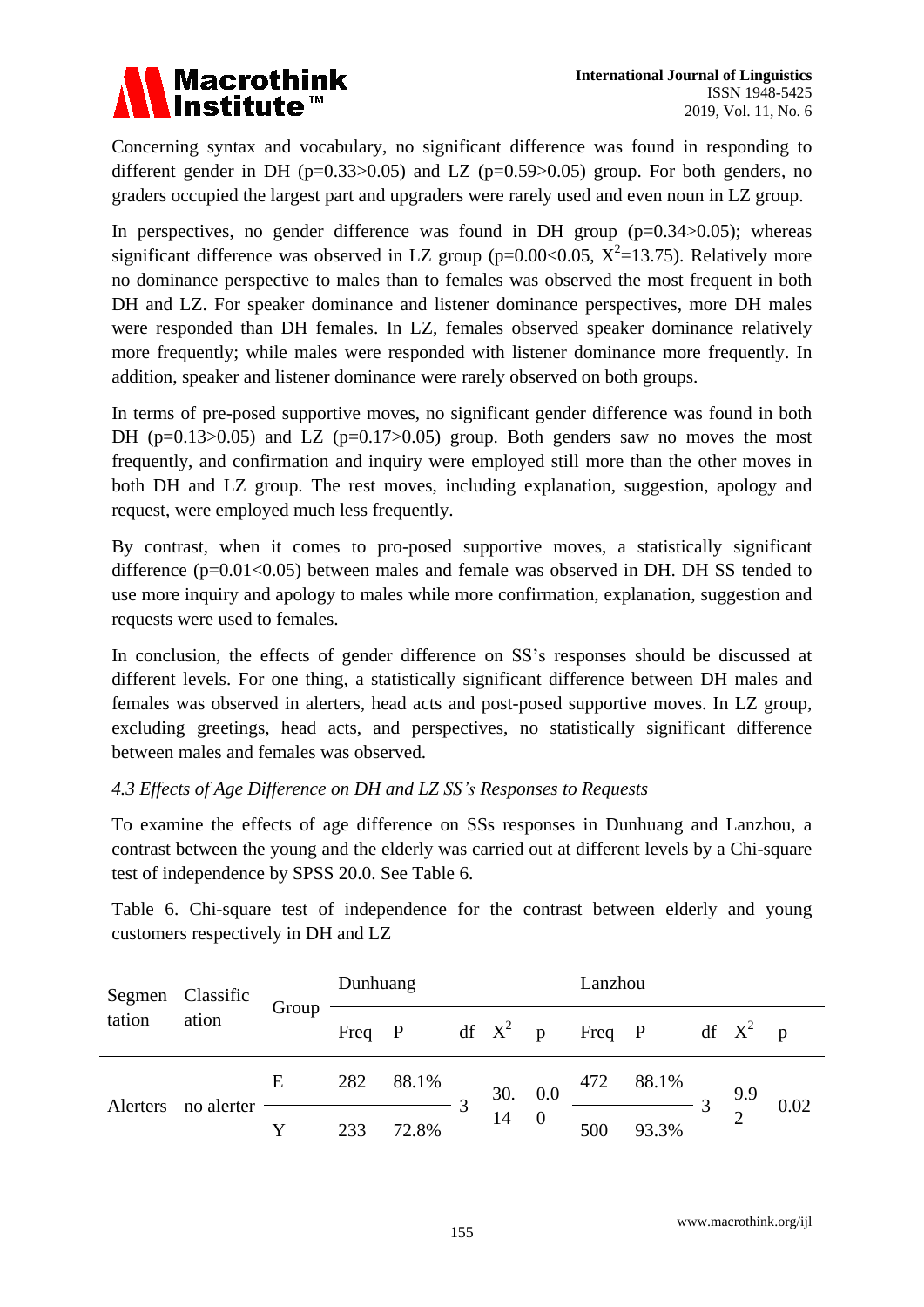

|                                   | feigned<br>relative      | ${\bf E}$   | $\mathfrak{Z}$   | 0.9%  |                          |                           |                     | $\mathbf{2}$     | 0.4%  |                |                |      |
|-----------------------------------|--------------------------|-------------|------------------|-------|--------------------------|---------------------------|---------------------|------------------|-------|----------------|----------------|------|
|                                   | alerters                 | $\mathbf Y$ | $\boldsymbol{0}$ | 0.0%  |                          |                           |                     | $\boldsymbol{0}$ | 0.0%  |                |                |      |
|                                   | common                   | E           | 5                | 1.6%  |                          |                           |                     | 9                | 1.7%  |                |                |      |
|                                   | alerters                 | $\mathbf Y$ | $\mathbf{9}$     | 2.8%  |                          |                           |                     | $\overline{4}$   | 0.7%  |                |                |      |
|                                   | alerters                 | E           | 30               | 9.4%  |                          |                           |                     | 53               | 9.9%  |                |                |      |
|                                   | $\mathrm{of}$<br>respect | Y           | 78               | 24.4% |                          |                           |                     | 32               | 6.0%  |                |                |      |
|                                   | $\mathbf{no}$            | ${\bf E}$   | 296              | 92.5% |                          |                           |                     | 499              | 93.1% |                |                |      |
| Greetin                           | greeting                 | $\mathbf Y$ | 286              | 89.4% |                          | 1.9                       | 0.1                 | 525              | 97.9% |                | 14.            | 0.00 |
| gs                                | using                    | ${\bf E}$   | 24               | 7.5%  | 1                        | $\boldsymbol{0}$          | $\boldsymbol{7}$    | 37               | 6.9%  | 1              | 74             |      |
|                                   | greeting                 | Y           | 34               | 10.6% |                          |                           |                     | 11               | 2.1%  |                |                |      |
|                                   | behavior<br>al           | E           | 46               | 14.4% |                          |                           |                     | 49               | 9.1%  |                |                |      |
|                                   | response<br>S            | Y           | 27               | 8.4%  |                          |                           |                     | 40               | 7.5%  |                |                |      |
|                                   | direct                   | ${\bf E}$   | 241              | 75.3% |                          |                           |                     | 453              | 84.5% |                |                |      |
| Head                              | response<br>${\bf S}$    | $\mathbf Y$ | 282              | 88.1% | $\overline{\mathcal{E}}$ | 19.                       | $0.0\,$             | 461              | 86.0% | 3              | 8.6            | 0.03 |
| acts                              | indirect                 | E           | 16               | 5.0%  |                          | $18\,$                    | $\boldsymbol{0}$    | 13               | 2.4%  |                | $\overline{7}$ |      |
|                                   | response<br>${\bf S}$    | $\mathbf Y$ | 5                | 1.6%  |                          |                           |                     | 25               | 4.7%  |                |                |      |
|                                   | backwar                  | ${\bf E}$   | 17               | 5.3%  |                          |                           |                     | 21               | 3.9%  |                |                |      |
| $\mathbf d$<br>requests<br>Syntax | Y                        | 6           | 1.9%             |       |                          |                           | 10                  | 1.9%             |       |                |                |      |
|                                   |                          | E           | 264              | 82.5% |                          |                           |                     | 436              | 81.3% |                |                |      |
| and<br>vocabul                    | no grader                | $\mathbf Y$ | 262              | 81.9% | $\overline{2}$           | $0.4\,$<br>$\overline{2}$ | 0.8<br>$\mathbf{1}$ | 433              | 80.8% | $\overline{2}$ | 0.0<br>6       | 0.82 |
| ary                               | downgra                  | E           | 54               | 16.9% |                          |                           |                     | 100              | 18.7% |                |                |      |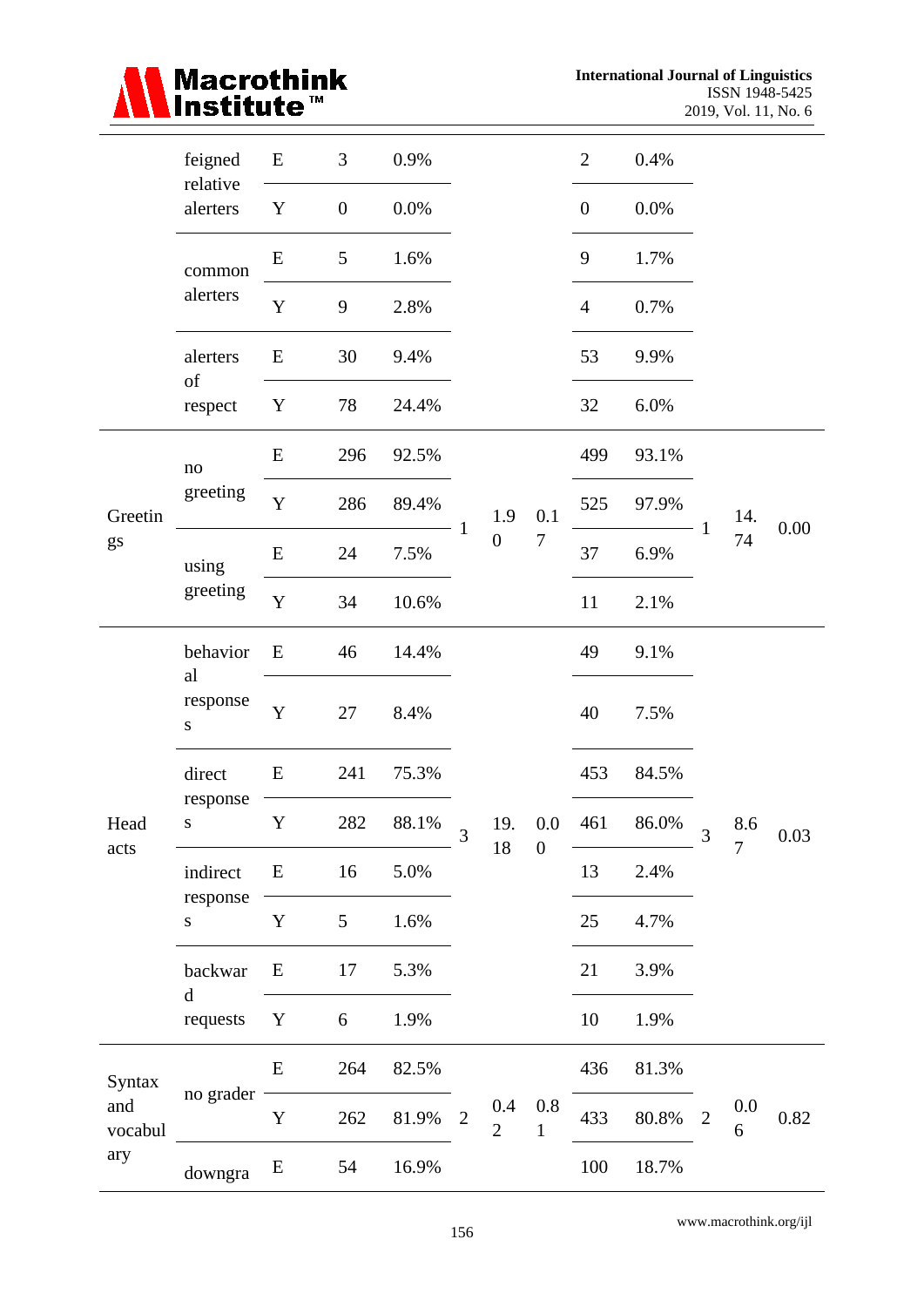# Macrothink<br>Institute™

|                               | ders                              | $\mathbf Y$ | 57             | 17.8%   |                |                         |                           | 103              | 19.2% |                |                     |          |
|-------------------------------|-----------------------------------|-------------|----------------|---------|----------------|-------------------------|---------------------------|------------------|-------|----------------|---------------------|----------|
|                               | upgrader                          | ${\bf E}$   | $\overline{2}$ | 0.6%    |                |                         |                           | $\boldsymbol{0}$ | 0.0%  |                |                     |          |
|                               | ${\bf S}$                         | $\mathbf Y$ | $\mathbf{1}$   | 0.3%    |                |                         |                           | $\boldsymbol{0}$ | 0.0%  |                |                     |          |
|                               | $\rm no$                          | E           | 254            | 79.4%   |                |                         |                           | 377              | 70.3% |                |                     |          |
|                               | dominan<br>$\rm ce$               | $\mathbf Y$ | 215            | 67.2%   |                |                         |                           | 378              | 70.5% |                |                     |          |
|                               | speaker                           | E           | 32             | 10.0%   |                |                         |                           | 90               | 16.8% |                |                     |          |
|                               | dominan<br>ce                     | Y           | 63             | 19.7%   |                |                         |                           | 91               | 17.0% |                |                     |          |
| Perspec<br>tives              | listener                          | ${\bf E}$   | 32             | 10.0%   | 3              | 14.<br>25               | 0.0<br>$\boldsymbol{0}$   | 68               | 12.7% | $\mathfrak{Z}$ | 1.0<br>$\mathbf{1}$ | $0.80\,$ |
|                               | dominan<br>ce                     | $\mathbf Y$ | 39             | 12.2%   |                |                         |                           | 67               | 12.5% |                |                     |          |
|                               | speaker<br>and                    | E           | $\overline{2}$ | 0.6%    |                |                         |                           | $\mathbf{1}$     | 0.2%  |                |                     |          |
|                               | listener<br>dominan<br>${\rm ce}$ | Y           | 3              | 0.9%    |                |                         |                           | $\boldsymbol{0}$ | 0.0%  |                |                     |          |
|                               |                                   | ${\bf E}$   | 182            | 56.9%   |                |                         |                           | 356              | 66.4% |                |                     |          |
|                               | no move                           | $\mathbf Y$ | 184            | 57.5%   |                |                         |                           | 331              | 61.8% |                |                     |          |
|                               | confirma                          | ${\bf E}$   | 54             | 16.9%   |                |                         |                           | $72\,$           | 13.4% |                |                     |          |
| Pre-pos                       | tion                              | $\mathbf Y$ | 40             | 12.5%   |                |                         |                           | 90               | 16.8% |                |                     |          |
| ed<br>support<br>ive<br>moves | explanati                         | ${\bf E}$   | 3              | 0.9%    | $\overline{7}$ | 6.8<br>$\boldsymbol{6}$ | $0.4\,$<br>$\overline{4}$ | $\mathbf{1}$     | 0.2%  | $\overline{7}$ | 14.<br>49           | 0.04     |
|                               | on                                | $\mathbf Y$ | $\overline{2}$ | $0.6\%$ |                |                         |                           | $\boldsymbol{0}$ | 0.0%  |                |                     |          |
|                               | suggestio                         | ${\bf E}$   | $\mathbf{1}$   | $0.3\%$ |                |                         |                           | $\mathbf{1}$     | 0.2%  |                |                     |          |
|                               | $\mathbf n$                       | $\mathbf Y$ | $\mathbf{1}$   | 0.3%    |                |                         |                           | $\mathfrak{2}$   | 0.4%  |                |                     |          |
|                               | apology                           | E           | $\mathbf{1}$   | 0.3%    |                |                         |                           | $\mathbf{1}$     | 0.2%  |                |                     |          |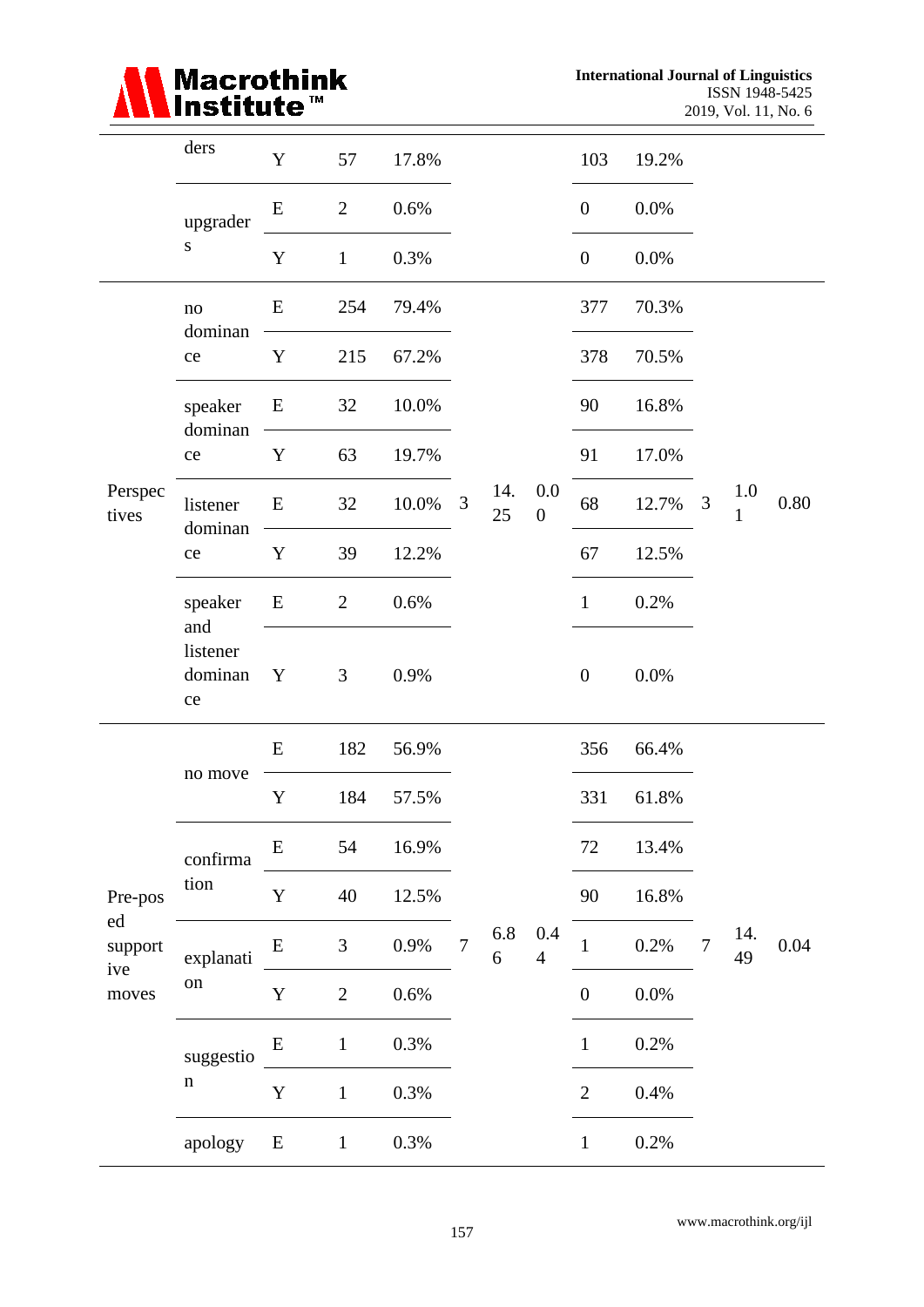# Macrothink<br>∎Institute™

|                |             | $\mathbf Y$ | 5                | 1.6%    |   |      |         | $\boldsymbol{0}$ | $0.0\%$ |   |     |          |
|----------------|-------------|-------------|------------------|---------|---|------|---------|------------------|---------|---|-----|----------|
|                |             | E           | 53               | 16.6%   |   |      |         | $70\,$           | 13.1%   |   |     |          |
|                | inquiry     | $\mathbf Y$ | 59               | 18.4%   |   |      |         | 83               | 15.5%   |   |     |          |
|                |             | ${\bf E}$   | 6                | 1.9%    |   |      |         | 27               | 5.0%    |   |     |          |
|                | request     | $\mathbf Y$ | 11               | 3.4%    |   |      |         | 13               | 2.4%    |   |     |          |
|                | multiple    | ${\bf E}$   | 20               | 6.2%    |   |      |         | $8\phantom{.}$   | 1.5%    |   |     |          |
|                | moves       | $\mathbf Y$ | 18               | 5.6%    |   |      |         | 17               | 3.2%    |   |     |          |
|                |             | ${\bf E}$   | 175              | 54.7%   |   |      |         | 403              | 75.2%   |   |     |          |
|                | no move     | $\mathbf Y$ | 178              | 55.6%   |   |      |         | 360              | 67.2%   |   |     |          |
|                | confirma    | ${\bf E}$   | $\mathbf{1}$     | 0.3%    |   |      |         | $\boldsymbol{0}$ | $0.0\%$ |   |     |          |
|                | tion        | $\mathbf Y$ | $\boldsymbol{0}$ | $0.0\%$ |   |      |         | $\boldsymbol{0}$ | 0.0%    |   |     |          |
|                | explanati   | ${\bf E}$   | 41               | 12.8%   |   |      |         | 55               | 10.3%   |   |     |          |
|                | on          | $\mathbf Y$ | 13               | 4.1%    |   |      |         | 42               | $7.8\%$ |   |     |          |
| Post-po<br>sed | suggestio   | ${\bf E}$   | 11               | 3.4%    |   | 40.  | $0.0\,$ | 11               | 2.1%    |   | 32. |          |
| support<br>ive | $\mathbf n$ | $\mathbf Y$ | 13               | 4.1%    | 8 | 94 0 |         | 24               | 4.5%    | 8 | 37  | $0.00\,$ |
| moves          |             | ${\bf E}$   | $\mathbf{1}$     | $0.3\%$ |   |      |         | $\mathbf{1}$     | $0.2\%$ |   |     |          |
|                | apology     | $\mathbf Y$ | $\boldsymbol{0}$ | $0.0\%$ |   |      |         | $\boldsymbol{0}$ | $0.0\%$ |   |     |          |
|                |             | ${\bf E}$   | 41               | 12.8%   |   |      |         | 25               | 4.7%    |   |     |          |
|                | inquiry     | $\mathbf Y$ | 19               | 5.9%    |   |      |         | $27\,$           | 5.0%    |   |     |          |
|                |             | ${\bf E}$   | $\overline{2}$   | $0.6\%$ |   |      |         | 8                | 1.5%    |   |     |          |
|                | request     | $\mathbf Y$ | $\overline{4}$   | 1.2%    |   |      |         | $11\,$           | 2.1%    |   |     |          |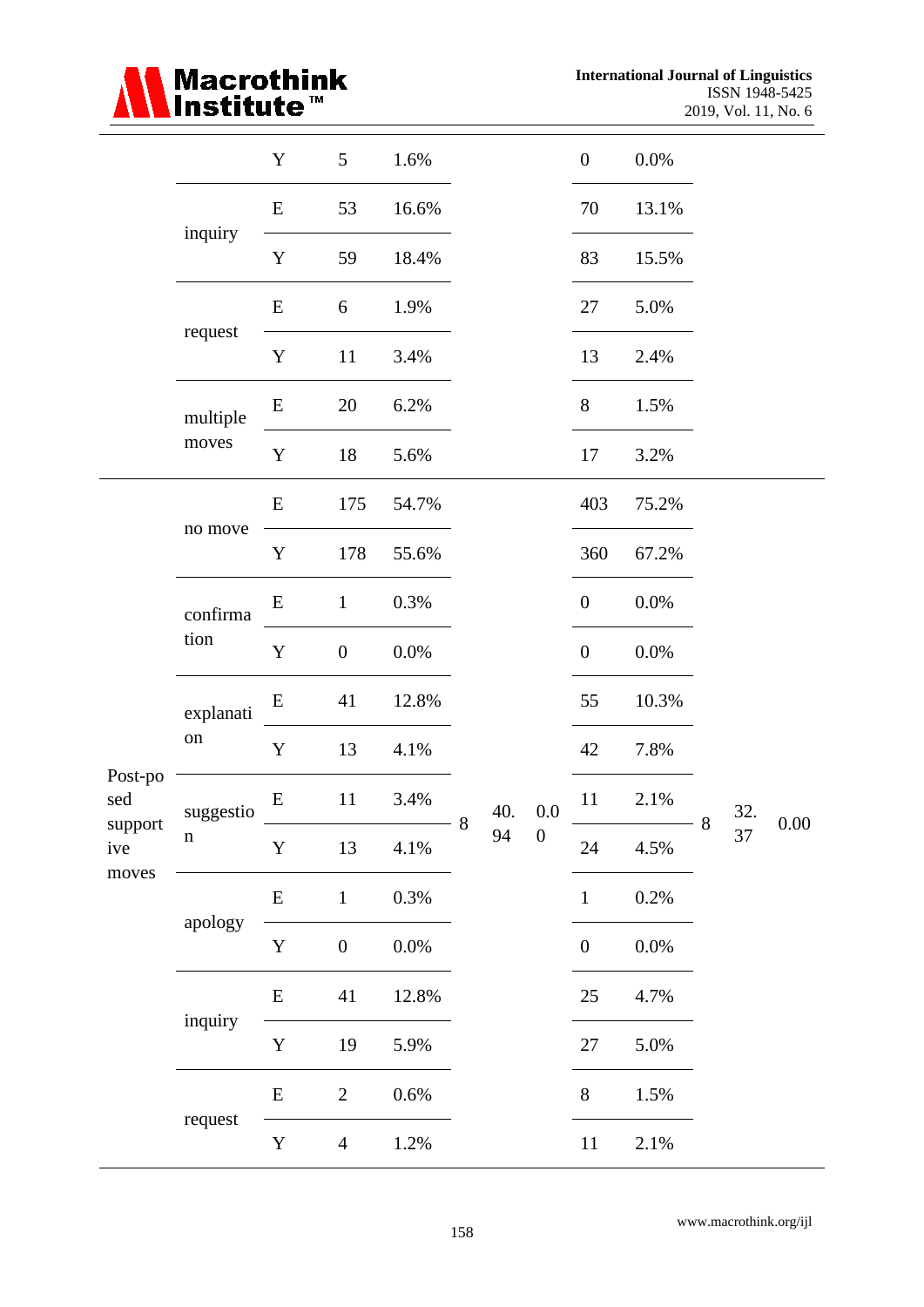

| farewell | E | 14 | 4.4%  | 13 | 2.4% |
|----------|---|----|-------|----|------|
|          | Y | 36 | 11.2% | 50 | 9.3% |
| multiple | E | 34 | 10.6% | 20 | 3.7% |
| moves    | Y | 57 | 17.8% | 22 | 4.1% |

Notes:  $E =$  elderly customers,  $Y =$  young customers; Freq = frequency; P = percentage.

The research design and data were from Yin, Y. (2017).

In alerters, significant differences between the young and the elderly were all observed in both DH (p=0.00<0.05,  $X^2$ =30.14) and LZ group (p=0.02<0.05,  $X^2$ =9.92). DH SS tended to use more no alerters and feigned relative alerters to the elderly while more common alerters and alerters of respect were employed to the young. In LZ group, SS preferred to use more no alerters to the young than to the elderly. The elderly were responded with more feigned relative, common and backward alerters compared to the young.

As for greetings, no significant age difference in DH ( $p=0.17>0.05$ ); whereas, more elderly observed greetings in LZ (p=0.00<0.05,  $X^2$ =14.74). In general, both age groups in DH and LZ saw more no greetings than greetings.

In head acts, significant age difference were salient in both DH ( $p=0.00<0.05$ ,  $X^2=19.18$ ) and LZ (p=0.00<0.05,  $X^2$ =8.67). Also, both groups observed direct responses most frequently and SS tended to employ slightly more direct responses to the young than to the elderly; whereas SS tended to adopt more behavioral responses and backward requests to the elderly than to the young in both DH and LZ. However, in LZ, the young observed more indirect responses to the elderly comparing to those in DH.

In syntax and vocabulary, no statistically significant difference between the elderly and the young was observed in DH ( $p=0.81>0.05$ ) and LZ ( $p=0.82>0.05$ ). Both groups saw more employment of no graders than downgraders and upgraders.

Concerning perspectives, a significant age difference was observed in DH  $(p=0.00<0.05$ ,  $X^2$ =14.25) and no difference in LZ (p=0.80>0.05). In DH, the elderly received relatively more frequent use of no dominance perspective while the young were responded more with speaker dominance, listener dominance and speaker and listener dominance. In LZ, the elderly received almost the same frequent use of no dominance, speaker dominance, and listener dominance perspective. And in both groups of DH and LZ, the speaker and listener dominance was rarely employed.

In terms of pre-posed supportive moves, no significant age difference was observed in DH (p=0.44>0.05) but significant differences was found in LZ (p=0.04<0.05,  $X^2$ =14.49). For both DH and LZ groups, the most responded were with no moves, confirmation and inquiry; whereas the frequencies in LZ were twice as much as those in LZ. Explanation, suggestion,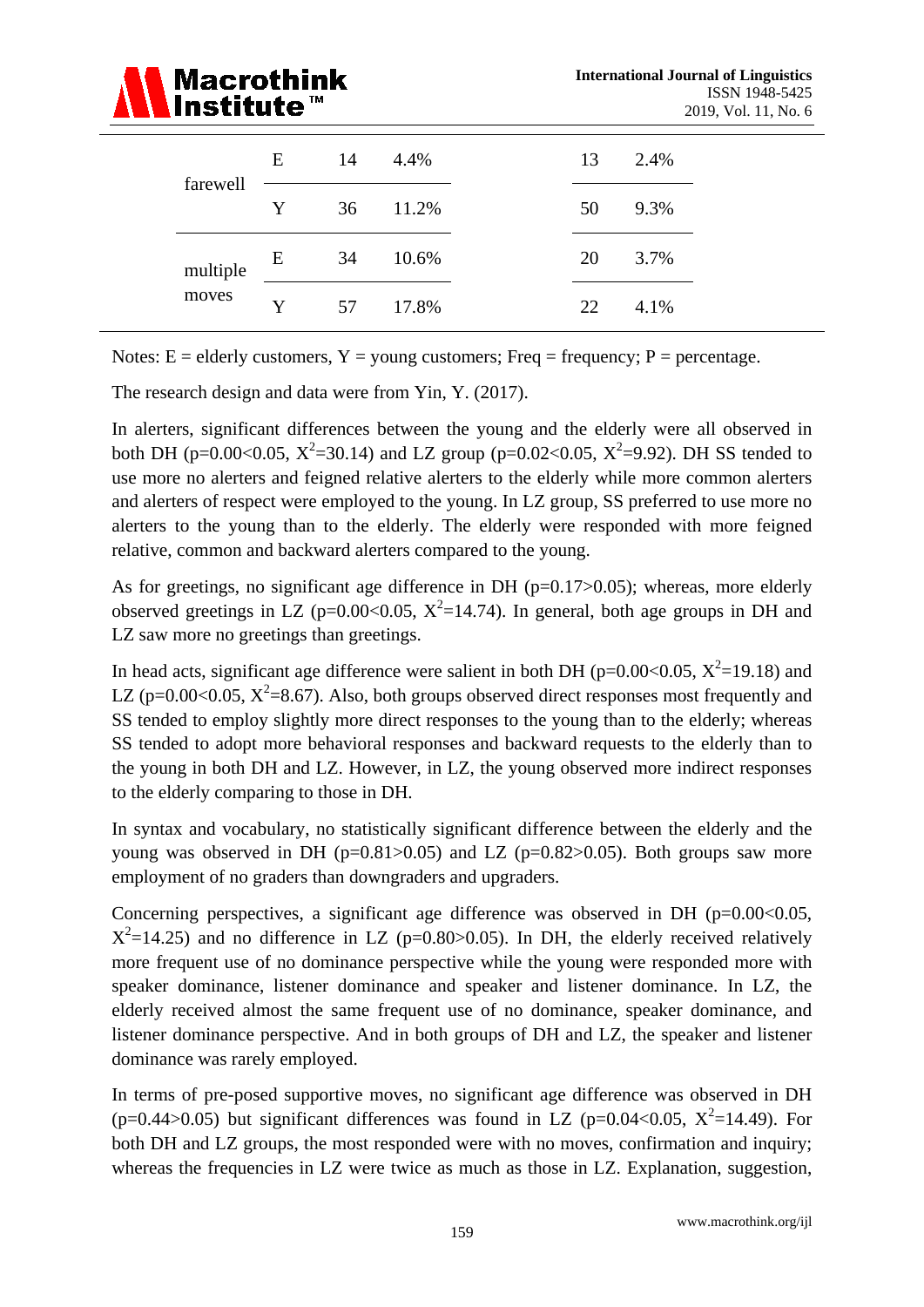

apology, request and multiple moves were used less frequently compared with the former three. In responding to the elderly, relatively more no moves found in LZ.

Concerning post-posed supportive, significant differences were found in both age groups of DH (p=0.00<0.05,  $X^2$ =40.94) and LZ (p=0.00<0.05,  $X^2$ =32.37), though the frequencies in LZ were more than twice as much as those in LZ. The most frequent used moves are no moves in both DH and LZ but LZ elderly were relatively responded with more.

To sum up, in both groups, statistically significant differences between the elderly and the young were found in alerters, head acts, and post-posed supportive moves. In comparison, no statistically significant age difference was observed in syntax and vocabulary.

#### *4.4 Comparison of Responses to Requests Between DH and LZ*

To investigate the similarities and difference of SS's responses to customers' requests in DH and LZ, a Chi-square test of independence was carried out (see Table 7).

|           | Segmentation Classifications | Group | Freq           | $\mathbf{P}$ |              | $df = X^2$ | $\mathbf{p}$ |  |
|-----------|------------------------------|-------|----------------|--------------|--------------|------------|--------------|--|
|           |                              | DH    | 515            | 80.5%        |              |            |              |  |
|           | no alerter                   | LZ    | 972            | 90.7%        |              |            |              |  |
|           | feigned<br>relative          | DH    | 3              | 0.5%         |              | 36.76      |              |  |
|           | alerters                     | LZ    | $\overline{2}$ | 0.2%         | 3            |            | 0.00         |  |
| Alerters  |                              | DH    | 14             | 2.2%         |              |            |              |  |
|           | common alerters              | LZ    | 13             | 1.2%         |              |            |              |  |
|           |                              | DH    | 108            | 16.9%        |              |            |              |  |
|           | alerters of respect -        | LX    | 85             | 7.9%         |              |            |              |  |
|           |                              | DH    | 582            | 90.9%        |              |            |              |  |
| Greetings | no greeting                  | LZ    | 1024           | 95.5%        |              |            |              |  |
|           |                              | DH    | 58             | 9.1%         | $\mathbf{1}$ | 14.50      | 0.00         |  |
|           | using greeting               | LZ    | 48             | 4.5%         |              |            |              |  |

Table 7. Chi-square test of independence for the contrast between DH and LZ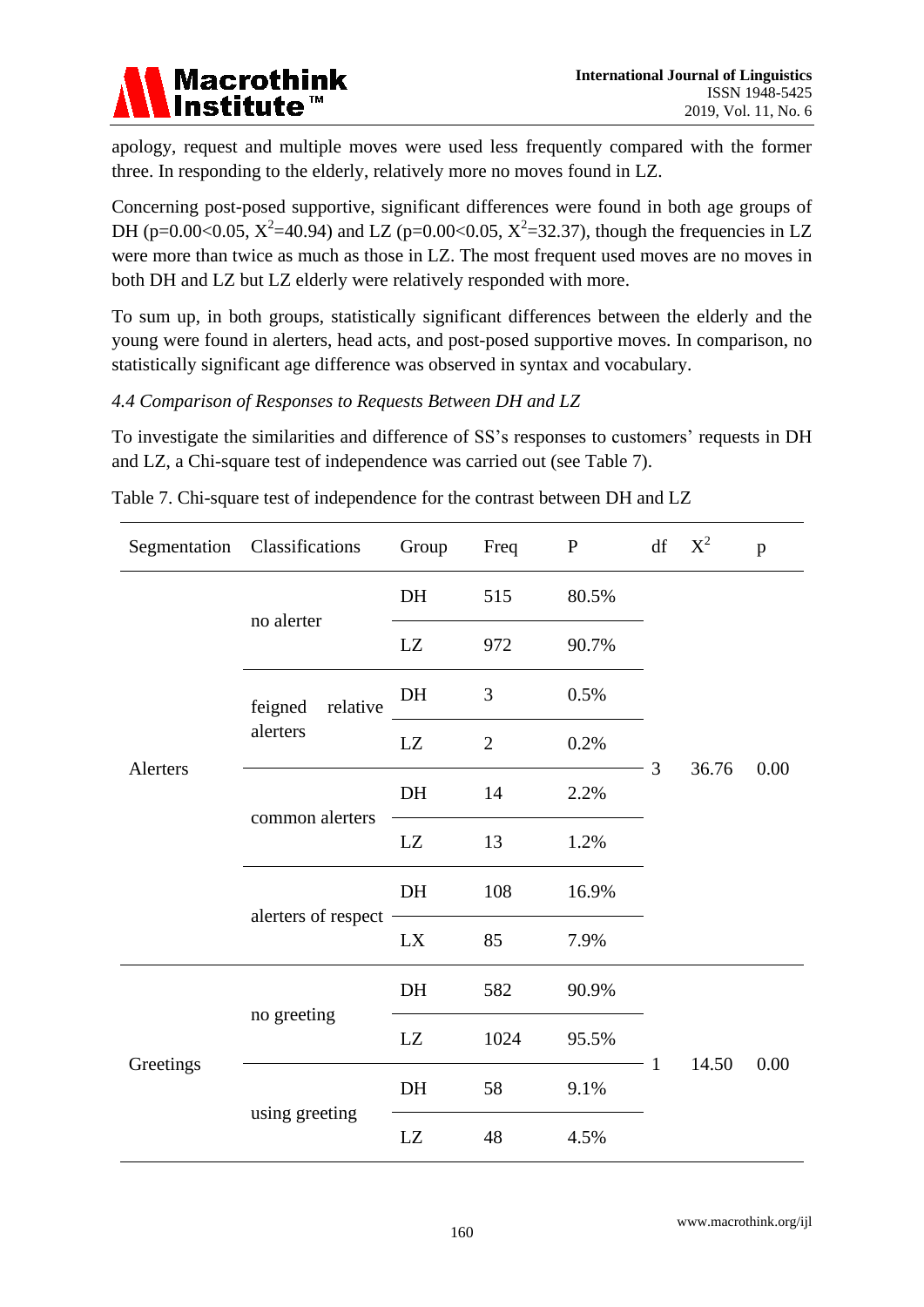

|               | behavioral       | DH | 73               | 11.4%   |                |      |      |
|---------------|------------------|----|------------------|---------|----------------|------|------|
|               | responses        | LZ | 89               | 8.3%    |                |      |      |
|               |                  | DH | 523              | 81.7%   |                |      |      |
|               | direct responses | LZ | 914              | 85.3%   |                |      |      |
| Head acts     | indirect         | DH | 21               | 3.3%    | $\mathfrak{Z}$ | 5.39 | 0.15 |
|               | responses        | LZ | 38               | 3.5%    |                |      |      |
|               | backward         | DH | 23               | 3.6%    |                |      |      |
|               | requests         | LX | 31               | 2.9%    |                |      |      |
|               |                  | DH | 526              | 82.2%   |                |      |      |
|               | no grader        | LZ | 869              | 81.1%   |                |      |      |
| Syntax<br>and |                  | DH | 111              | 17.3%   |                |      |      |
| vocabulary    | downgraders      | LZ | 203              | 18.9%   | 2              | 5.64 | 0.06 |
|               |                  | DH | 3                | 0.5%    |                |      |      |
|               | upgraders        | LZ | $\boldsymbol{0}$ | 0.0%    |                |      |      |
|               |                  | DH | 469              | 73.3%   |                |      |      |
|               | no dominance     | LZ | 755              | 70.4%   |                |      |      |
|               | speaker          | DH | 95               | 14.8%   |                |      |      |
| Perspectives  | dominance        | LZ | 181              | 16.9%   | $\mathfrak{Z}$ | 7.65 | 0.05 |
|               | listener         | DH | 71               | 11.1%   |                |      |      |
|               | dominance        | LZ | 135              | 12.6%   |                |      |      |
|               | speaker<br>and   | DH | 5                | $0.8\%$ |                |      |      |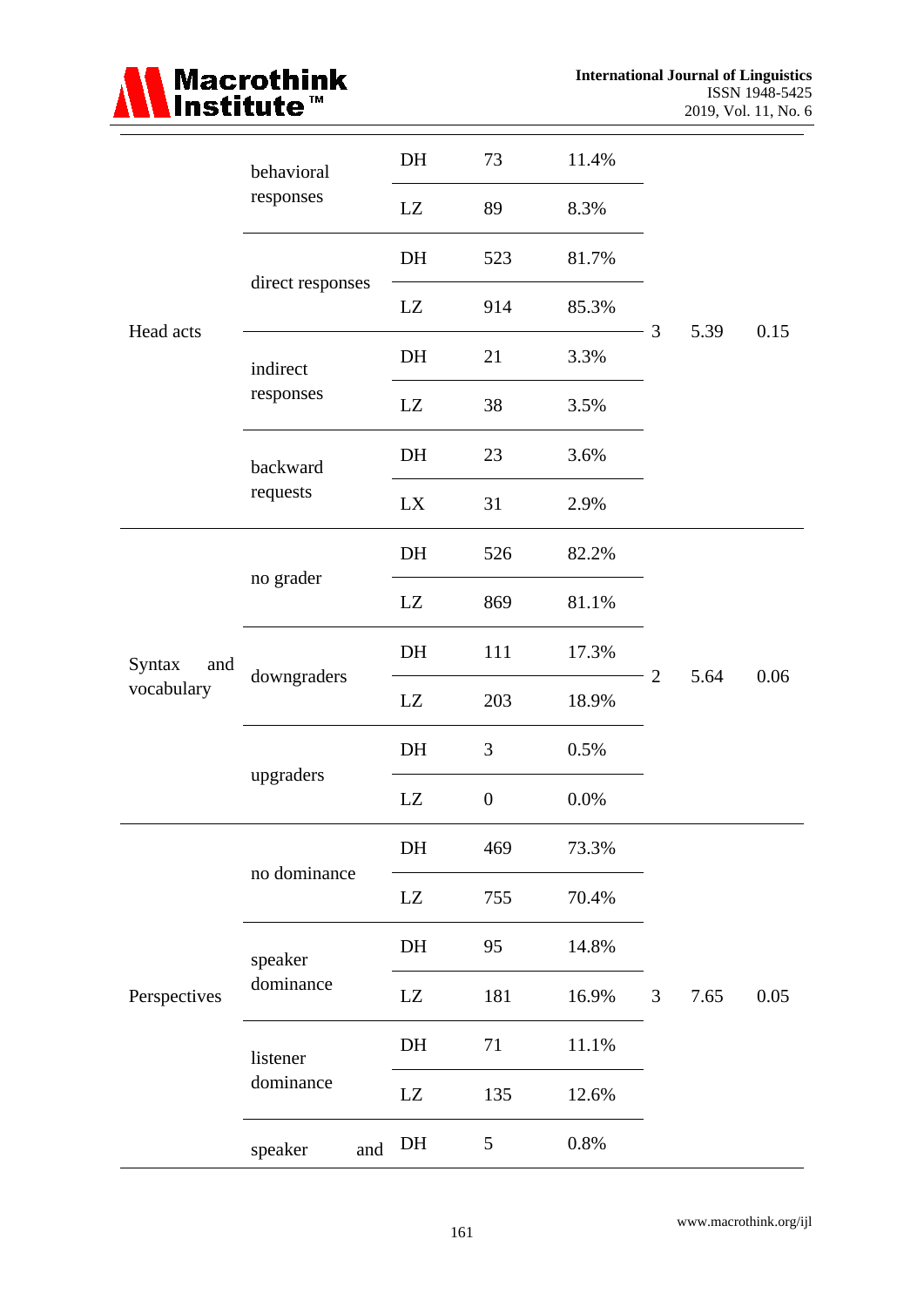

**International Journal of Linguistics** ISSN 1948-5425 2019, Vol. 11, No. 6

|                                  | listener<br>dominance | LX                     | $\mathbf{1}$     | 0.1%    |        |       |      |
|----------------------------------|-----------------------|------------------------|------------------|---------|--------|-------|------|
|                                  |                       | DH                     | 366              | 57.2%   |        |       |      |
|                                  | no move               | LZ                     | 687              | 64.1%   |        |       |      |
|                                  |                       | DH                     | 94               | 14.7%   |        |       |      |
|                                  | confirmation          | $\mathbf{L}\mathbf{Z}$ | 162              | 15.1%   |        | 33.81 |      |
|                                  |                       | DH                     | 5                | 0.8%    |        |       |      |
| Pre-posed<br>supportive<br>moves | explanation           | LZ                     | $\mathbf{1}$     | 0.1%    |        |       |      |
|                                  |                       | DH                     | $\mathbf{2}$     | 0.3%    |        |       |      |
|                                  | suggestion            | LZ                     | $\mathfrak{Z}$   | 0.3%    | $\tau$ |       |      |
|                                  |                       | DH                     | 6                | 0.9%    |        |       | 0.00 |
|                                  | apology               | LZ                     | $\mathbf{1}$     | 0.1%    |        |       |      |
|                                  |                       | DH                     | 112              | 17.5%   |        |       |      |
|                                  | inquiry               | LZ                     | 153              | 14.3%   |        |       |      |
|                                  |                       | DH                     | 17               | 2.7%    |        |       |      |
|                                  | request               | LZ                     | 40               | 3.7%    |        |       |      |
|                                  |                       | DH                     | 38               | 5.9%    |        |       |      |
| Post-posed                       | multiple moves        | $\mathbf{L}\mathbf{Z}$ | 25               | 2.3%    |        |       |      |
|                                  |                       | DH                     | 353              | 55.2%   |        |       |      |
|                                  | no move               | LZ                     | 763              | 71.2%   | $8\,$  |       | 0.00 |
| supportive<br>moves              |                       | DH                     | $\mathbf{1}$     | 0.2%    |        | 89.49 |      |
|                                  | confirmation          | LZ                     | $\boldsymbol{0}$ | $0.0\%$ |        |       |      |

www.macrothink.org/ijl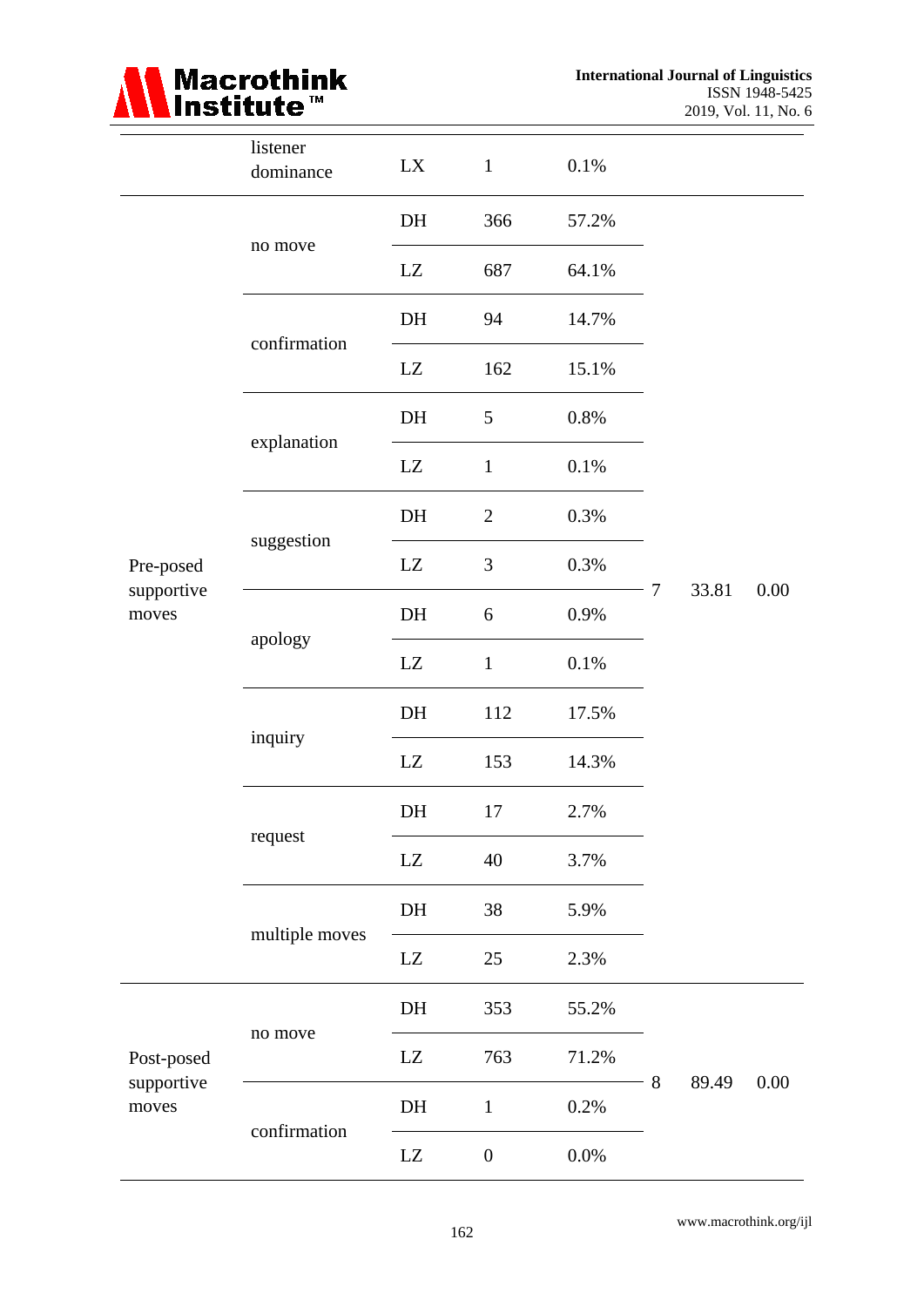

|                | DH | 54           | 8.4%  |
|----------------|----|--------------|-------|
| explanation    | LZ | 97           | 9.0%  |
|                | DH | 24           | 3.8%  |
| suggestion     | LZ | 35           | 3.3%  |
|                | DH | $\mathbf{1}$ | 0.2%  |
| apology        | LZ | $\mathbf{1}$ | 0.1%  |
|                | DH | 60           | 9.4%  |
| inquiry        | LZ | 52           | 4.9%  |
|                | DH | 6            | 0.9%  |
| request        | LZ | 19           | 1.8%  |
|                | DH | 50           | 7.8%  |
| farewell       | LZ | 63           | 5.9%  |
|                | DH | 91           | 14.2% |
| multiple moves | LZ | 42           | 3.9%  |

Notes:  $DH = Dunhuang$ ,  $LZ = Lanzhou$ ; Freq = frequency; P = percentage.

The research design and data were from Yin, Y. (2017).

According to Table 7, a statistical significant difference between DH and LZ could be found in alerters (p=0.00<0.05,  $X^2$ =36.76), greetings (p=0.00<0.05,  $X^2$ =14.50), pre-posed supportive moves (p=0.00<0.05,  $X^2$ =33.81) and post-posed supportive moves (p=0.00<0.05,  $X^2 = 89.49$ .

In alerters, the main difference between DH and LZ was in no alerters employed by LZ SS with nearly twice frequencies (LZ Freq=972, P=90.7%; DH Freq=515, P=80.5%); while DH SS used more alerters of respect than LZ SS (DH Freq=108, P=16.9%; LZ Freq=85,  $P=7.9\%$ ).

In greetings, a greater percentage of having greetings was observed in DH than in LZ (DH Freq=58, P=9.1%; LZ Freq=48, P=4.5%). A total of 90.9% of requests responses had no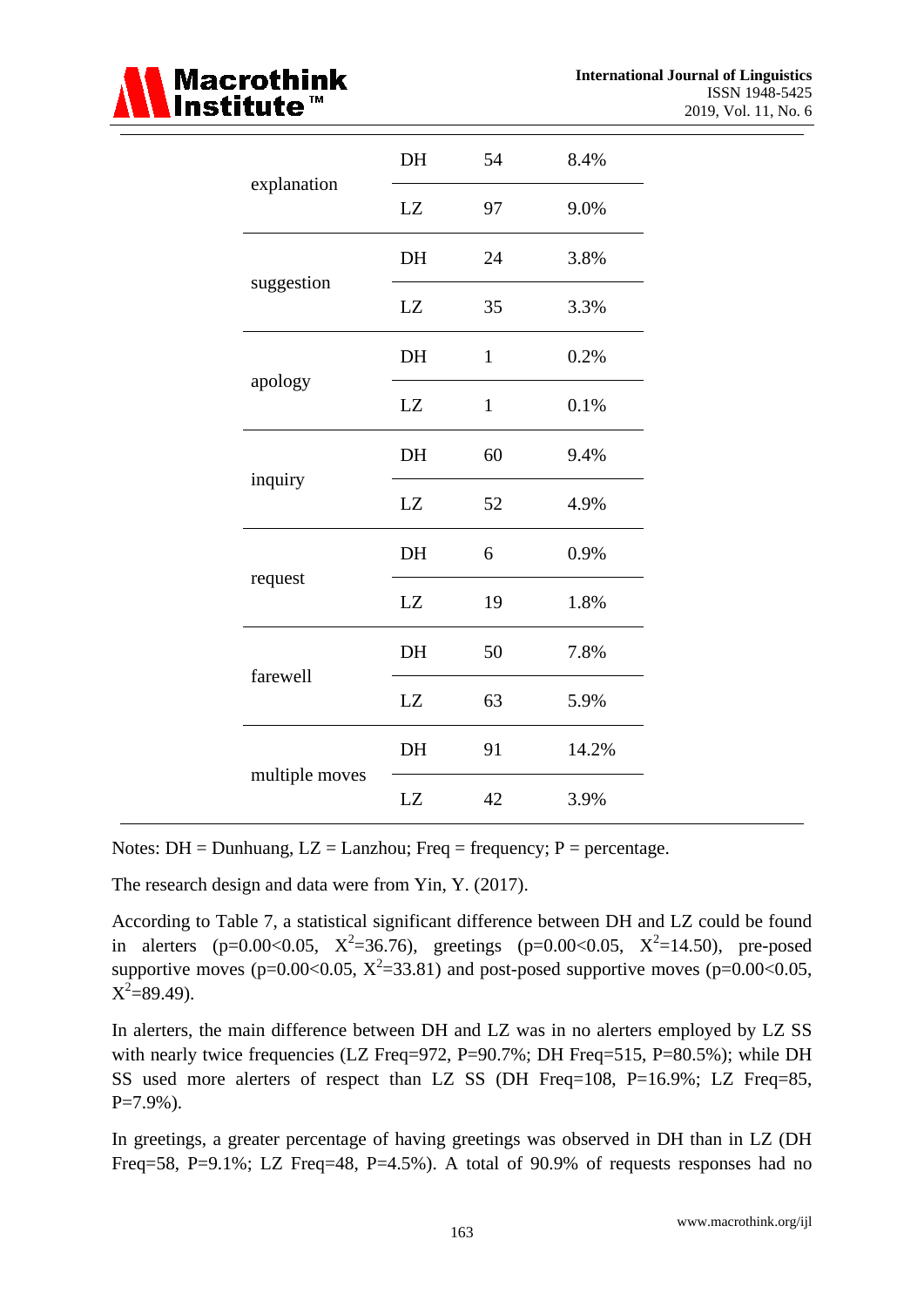

greeting in DH with a frequency of 582; whereas the number in LZ increased to 95.5% at a frequency of 1024.

In pre-posed supportive moves, 57.2% of the total in DH employed no moves while 64.1% of the total in LZ used no moves; whereas the frequencies in LZ (Freq=687) was almost twice as much as those in DH (Freq=366). Except for no moves, inquiry was the main move employed by DH SS; while confirmation took the first place in LZ. Moreover, greater percentage of explanation, apology and multiple moves were observed in DH than those in LZ.

In post-posed supportive moves, 71.2% of all the LZ SS (Freq=763) did not employ any move and only 55.2% of the total in DH (Freq=353) used no move in responses, more than twice as less as those in LZ. Furthermore, inquiry was the one used most frequently in DH and LZ SS preferred explanation in general. Such moves like confirmation, suggestion, apology, inquiry, farewell and multiple moves were all used with greater percentage in DH than in LZ.

#### 5. **Conclusions**

According to the collected data, we may find answers and respective explanations to our four research questions:

(1) The DH and LZ SS obtained strong politeness awareness and related politeness strategies in responding to customers' requests during the work. In general, both group adopted a full spectrum of politeness strategies in their responses to requests, bearing the service doctrine of clarity and politeness in mind. Even though both SS cities might capture customers' impolite requests, they still tried to be polite to avoid potential offenses to customers. A request is a face threatening act that infringes both a speaker's positive face and a listener's negative face (Brown & Levinson, 1987). A reply to a request could also be face threatening. In reality, speakers could employ polite responses to impolite requests for particular concerns. SS, in nature, are expected and required to be polite to customers, no matter the customers are polite or not.

(2) It was significantly indicated that different gender people in DH and LZ responded to requests quite differently in certain segmentations. In general, SS tended to respond to male customers in a more polite manner, which were proofed by finding more alerters of politeness and greetings were addressed to males than females. The male dominance theory (Lakoff, 1975) may provide a better explanation to our findings, since females are perceived as being comparatively less powerful and economic dependent, but more hesitant, ingratiating and weak in force (Freed, 1995; Gborsong, 2016). Moreover, considering the economic basis, on one hand, a typical Chinese family normally sees the pattern in which a male plays the role of bread owner and thus males are often the ones of financial decision power. In terms of culture, on the other hand, the traditional Confucian society embraced the leading role of males and compliance role of females both in private and public environments (Yin, 2017).

(3) It was also significant differences were found concerning the age factor. SS showed higher politeness to the young customers, as more supportive moves adopted. The reason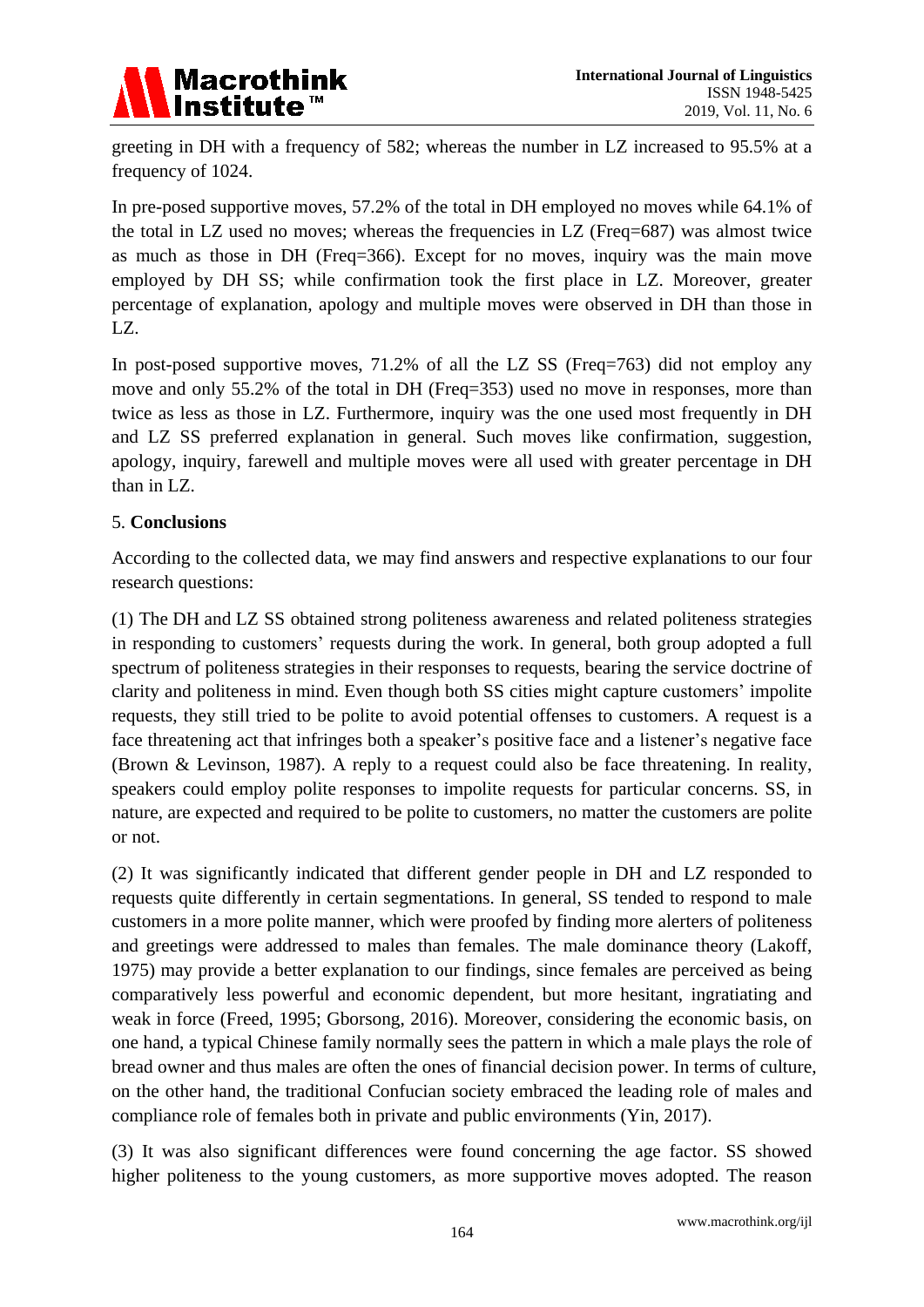

why SS tended to be politer to the young is that young customers, aged from 18 to 35, are the main target consumers of the service industry. As traveling industry is booming, more and more young people are involved in related industries such as hotel, catering and transportation industries. SS were politer when ushering young customers instead of elderly customers. It might because the elderly were no longer the major drive in the tourism industry and more obviously, they had difficulty in adapting themselves in the new fashion of none-cash paying and discount sharing via cellphone applications (Apps). The elderly gradually lost their involvement in the rapid developing and ever changing tourism industry.

(4) Significant differences between SS of LZ and DH were reported. DH SS responded to customers' requests in a politer manner. More alerters of respect and greetings were found in DH group. Such findings could be grounded from the angle of variational pragmatics in terms of dialectology and pragmatics (Schneider & Barron, 2008). Firstly, social-economic factors might cause differences between LZ and DH. DH, as a famous tourism city, has invested much in promoting its traveling industry. As one of its pillar industries, tourism attracts millions of tourists into DH every year and the SS, therefore, have been trained well to handle all kinds of customers appropriately and politely. Comparing to DH, Lanzhou does much less to build up a friendly image as a tourism city by training its SS. Secondly, the dialect and different featured history between two cities, as they are more than one thousand kilometers away from one another, would impact on the perception and use of politeness in SS's responses to requests.

Therefore, we may conclude:

**(1)** Due to the particularity of service industry and the sound development of tourism industry, when responding to customers, DH and LZ SS tended to employ a wide range of strategies in politeness, including the use of alerters and greetings to shorten distance, the flexible choice of direct and indirect responses, and the multinational use of pre-posed and post-posed supportive moves to mitigate tone, etc. It was worth noting that SS were aware of balancing politeness and communication efficiency.

**(2)** A significant difference was found in SS's responses between male and female customers. In both cities, the slightly politer responses to males were related to the traditional Confucian ideology in which men dominated in family and took more financial powers. Dominance Theory better explained this finding.

**(3)** Different ages were proved to have effects on SS's responses in DH and LZ at certain levels. Specifically, the young were responded more politely. The current economic situations where the young people took the main position could explain this phenomenon. The booming of tourism industry and optimization of transportation attracted the young customers to become the main force of tourism-related industries. Therefore, SS in these industries became more enthusiastic and politer when facing young customers.

**(4)** The more flexible and polite responses by DH SS were connected with the fully developed tourism and well trained SS in Dunhuang in which pillar industry was tourism.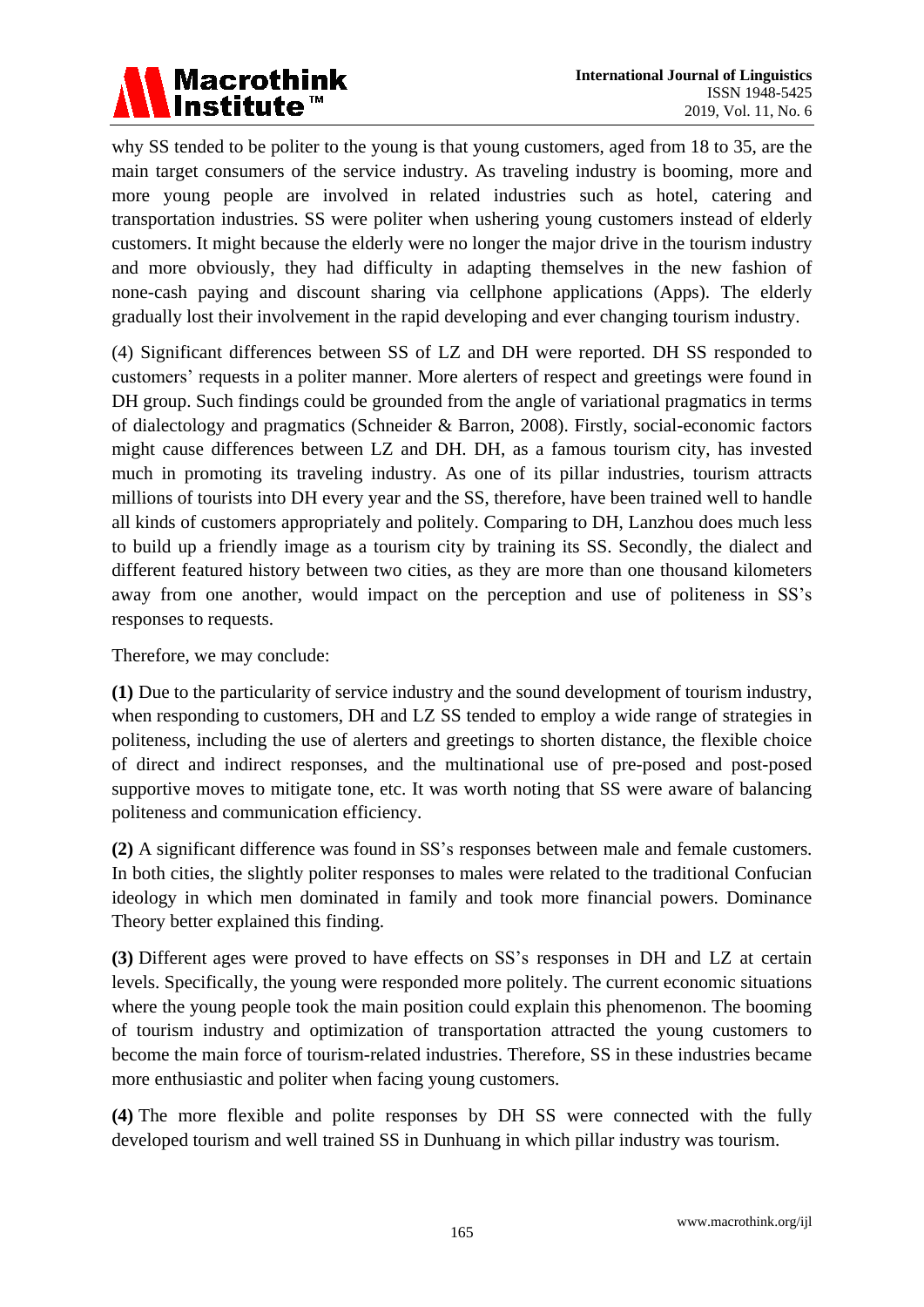

There are obvious limitations in this study and we provide suggestions to improve in later studies. Firstly, later studies can collect natural materials for analysis and test this study's reliability instead of semi-authentic role-play. Secondly, the classifications can be promoted to greater levels, so that further studies can consider more cultural factors and social-linguistic variables when constructing coding frameworks. Lastly, future studies may enlarge the number of participants and increase the quantity of materials.

#### **Acknowledgement**

We authors owe a great deal of gratitude to the sponsors. This work was sponsored by the Fundamental Research Funds for the Central Universities, 2015 [15LZUJBWZY070].

#### **References**

Bao, J. (2016). The word "put" in Lanzhou dialect. *Master's thesis*, Jinan University.

Blum-Kalka, S., House. J., & Kasper, G. (1989). *Cross-cultural pragmatics: Requests and apologies.* Norwood: Ablex.

Brown, P., & Levinson, S. (1987). *Politeness: Some universals in language usage.* Cambridge: Cambridge University Press. https://doi.org/10.1017/CBO9780511813085

Cao, Z. (1998). The tone of Dunhuang dialect. *Chinese Studies, 1*, 13-17.

Cohen, A. D., & Olshtain, E. (1993). The production of speech acts by EFL learners. *TESOL Quarterly*, *27*, 33-56. https://doi.org/10.2307/3586950

Freed, A. (1995). Language and gender. *Annual Review of Applied Linguistics, 15,* 3-22*.* https://doi.org/10.1017/S0267190500002580

Fukushima, S. (2000). *Requests and culture: Politeness in British English and Japanese*. Berlin: Peter Lang.

Garcia, C. (1996). Reprimanding and responding to a reprimand: A case study of Peruvian Spanish speakers. *Journal of Pragmatics, 26,* 663-637*.* https://doi.org/10.1016/0378-2166(95)00061-5

Gborsong, P. A. (2016). Communication, gender and formality: A study of request forms used by undergraduate students in Ghana. *Advances in Journalism and Communication, 4,* 16-30. https://doi.org/10.4236/ajc.2016.41003

Gu, Y. (1992). Courtesy, pragmatics and culture. *Foreign Language Teaching and Research, 4*, 10-17.

Hashimoto, Y., Sun Y., Chen, Q., &Wen, D. (1982). The hard and soft syllabic tails of the northwest dialect and medieval Chinese: the different roles of the nasal endings and the endings of the medieval Chinese. *Chinese Studies, 1*, 19-33.

Jia, Y. (2013). Lanzhou dialect "V to 3" structural nature discussion. *Northwest Language and Culture Studies, 7*, 84-91.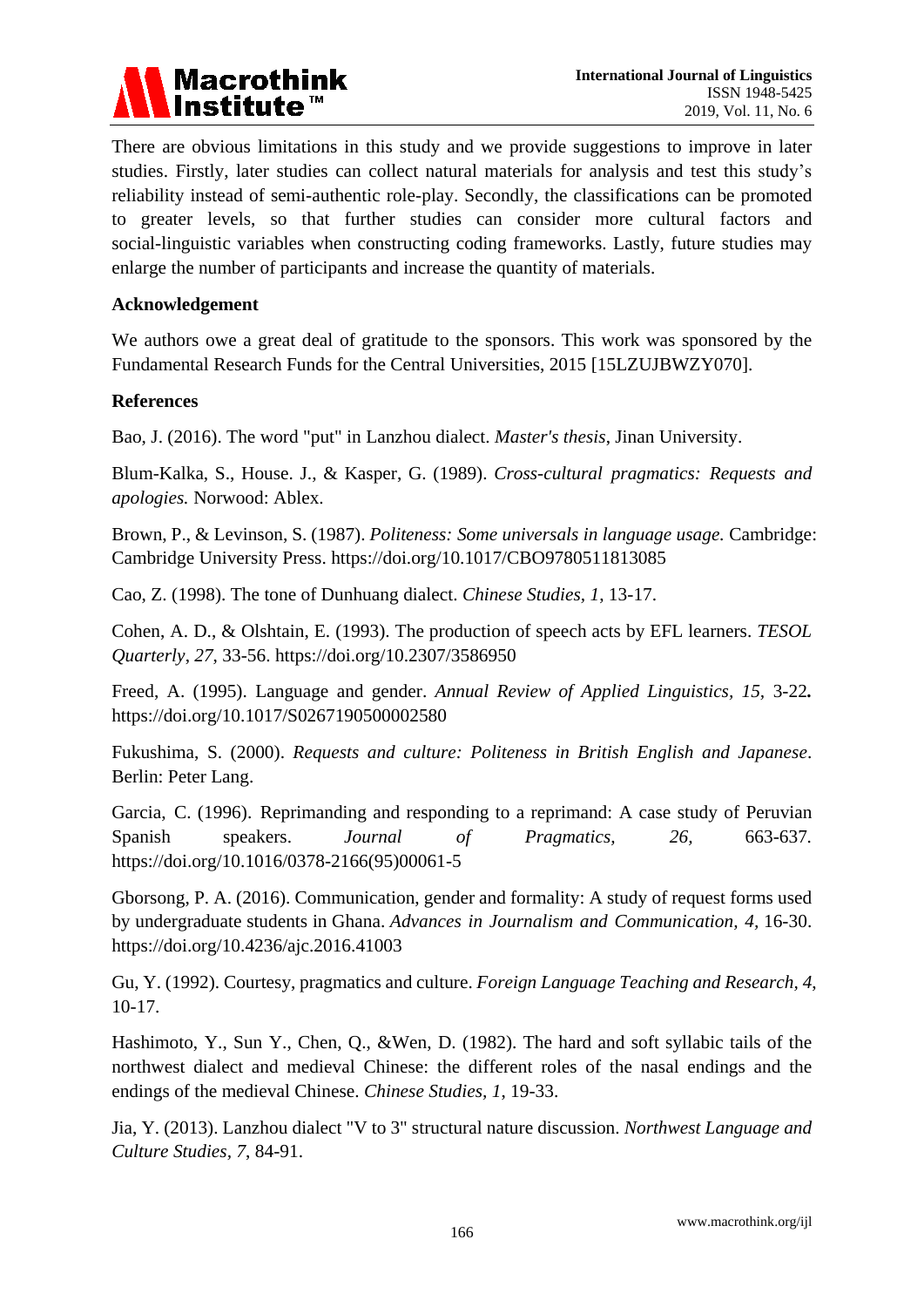

Kasper, G. (1999). Interlanguage pragmatics. In W. Littlewood (Ed.), *Learning foreign and second language* (pp. 183-208). New York: Modem Language.

Lakoff, R. (1975). *Language and woman's place.* New York: Harper and Row.

Li, J. (2011). The characteristics of Lanzhou dialect tone. *Journal of Language and Literature, 23*, 77-78.

Li, L. (2014). Dunhuang dialect and the northwestern dialect of the Tang and Five Dynasties. *Dialect, 4*, 305-320.

Liang, L. (2014). Dynamics and steady state: a study of synchronic variation of Chinese tones. *Chinese Language, 4*, 371-382, 384.

Ling, L. (2003). The strategy selection comparison of asking between Chinese and English. *Journal of Hefei University of Technology, 5*, 142-146.

Liu, J. (2012). Acoustic study of blocking consonants in Lanzhou dialect. *Master's Thesis*, Northwest University for Nationalities.

Liu, S., Zhang, S., Li, Z., & Duan, X. (2015). *The study of Dongxiang language pragmatics in the background of ecological linguistics*. Lanzhou: Lanzhou University Press.

Lu, J. (2011). Analysis of Dunhuang Bale Affix. *Master's Thesis*, Nanjing Normal University.

Ruegg, L. (2014). Thanks responses in three socio-economic settings: A variational pragmatic approach. *Journal of Pragmatics, 71,* 17-30. https://doi.org/10.1016/j.pragma.2014.07.005

Scarcella, R. (1981). On speaking politely in a second language. *International Journal of the Sociology of Language, 21,* 59-72. https://doi.org/10.1515/ijsl.1981.27.59

Schneider, K. P., & Baron, A. (2008). *Variational pragmatics.* Amsterdam / Philadelphia: Benjamins. https://doi.org/10.1075/pbns.178

Searle, J. R. (1975). A taxonomy of illocutionary acts. In G. Keith (Ed.), *Language, mind and knowledge, Minnesota studies in the philosophy of science* (pp.344-369). Minneapolis: University of Minnesota Press.

Sun, Q. (1982). Interpretation of fangyin in Dunhuang ci-poetry. *Social Science, 3*, 88-90.

Takada, H. (2005). *Dunhuang, nationality, language*. Shanghai: Zhonghua Book Company.

The Language Research Group of Lanzhou University. (1963). Lanzhou dialect. *Journal of Lanzhou University, 2*, 81-141.

Wang, F. (1987). Fangyin idioms and others in Dunhuang quzi ci-poetry. *Dunhuang Studies, 4*, 56-60, 70.

Wang, S. (2001). The inspiratory sound in Gansu dialect, *Chinese, 2*, 184.

Wang, S., & Wang, Y. (2003). The "V+Give" sentence of Lanzhou dialect-and the related sentence patterns of Gansu Qinghai, Xinjiang dialects. *Chinese, 5*, 410-418, 479-480.